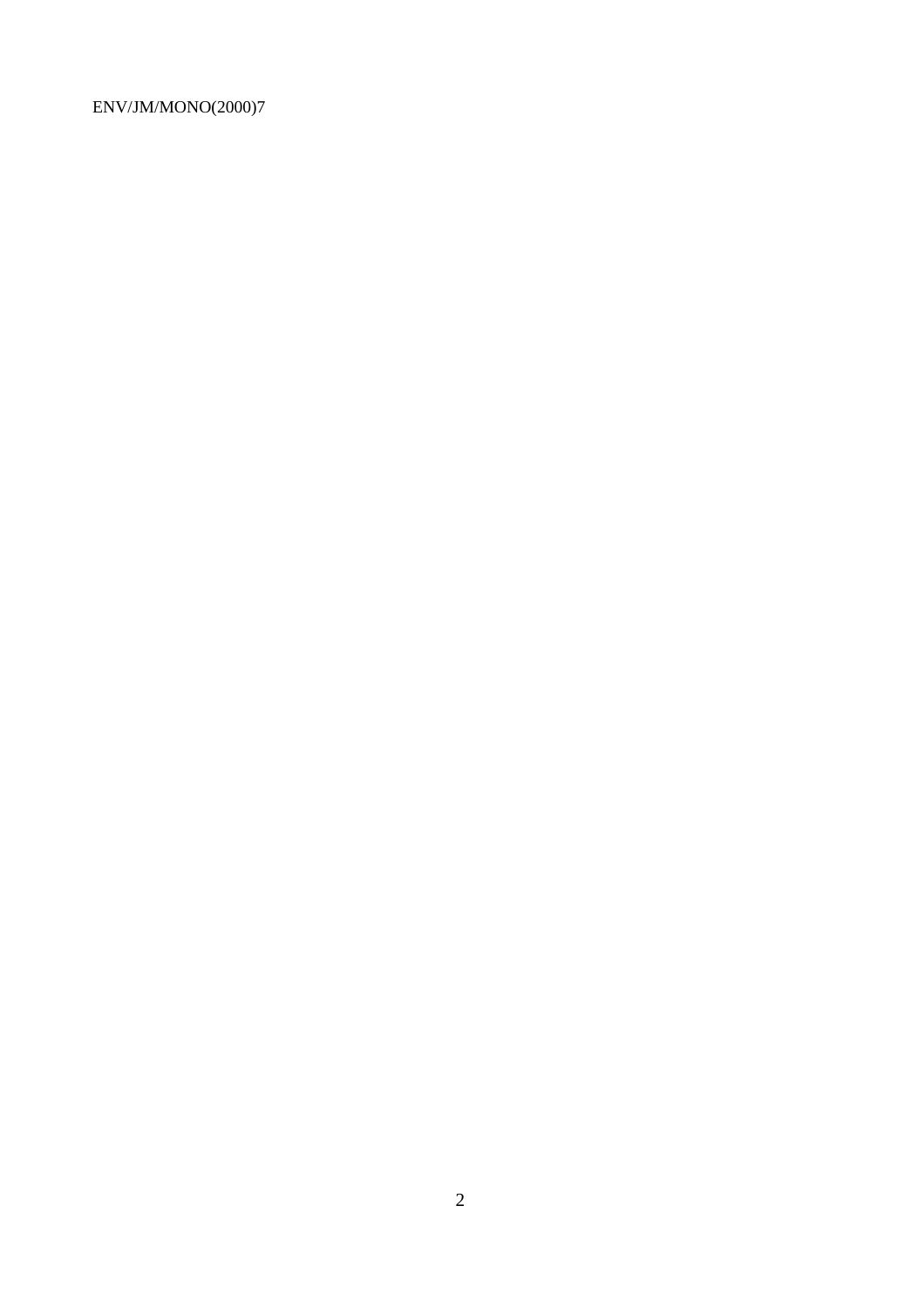OECD Environmental Health and Safety Publications

Series on Testing and Assessment

**No. 19**

# **GUIDANCE DOCUMENT ON THE RECOGNITION, ASSESSMENT, AND USE OF CLINICAL SIGNS AS HUMANE ENDPOINTS FOR EXPERIMENTAL ANIMALS USED IN SAFETY EVALUATION**

**Environment Directorate**

**ORGANISATION FOR ECONOMIC CO-OPERATION AND DEVELOPMENT**

**Paris**

**November 2000**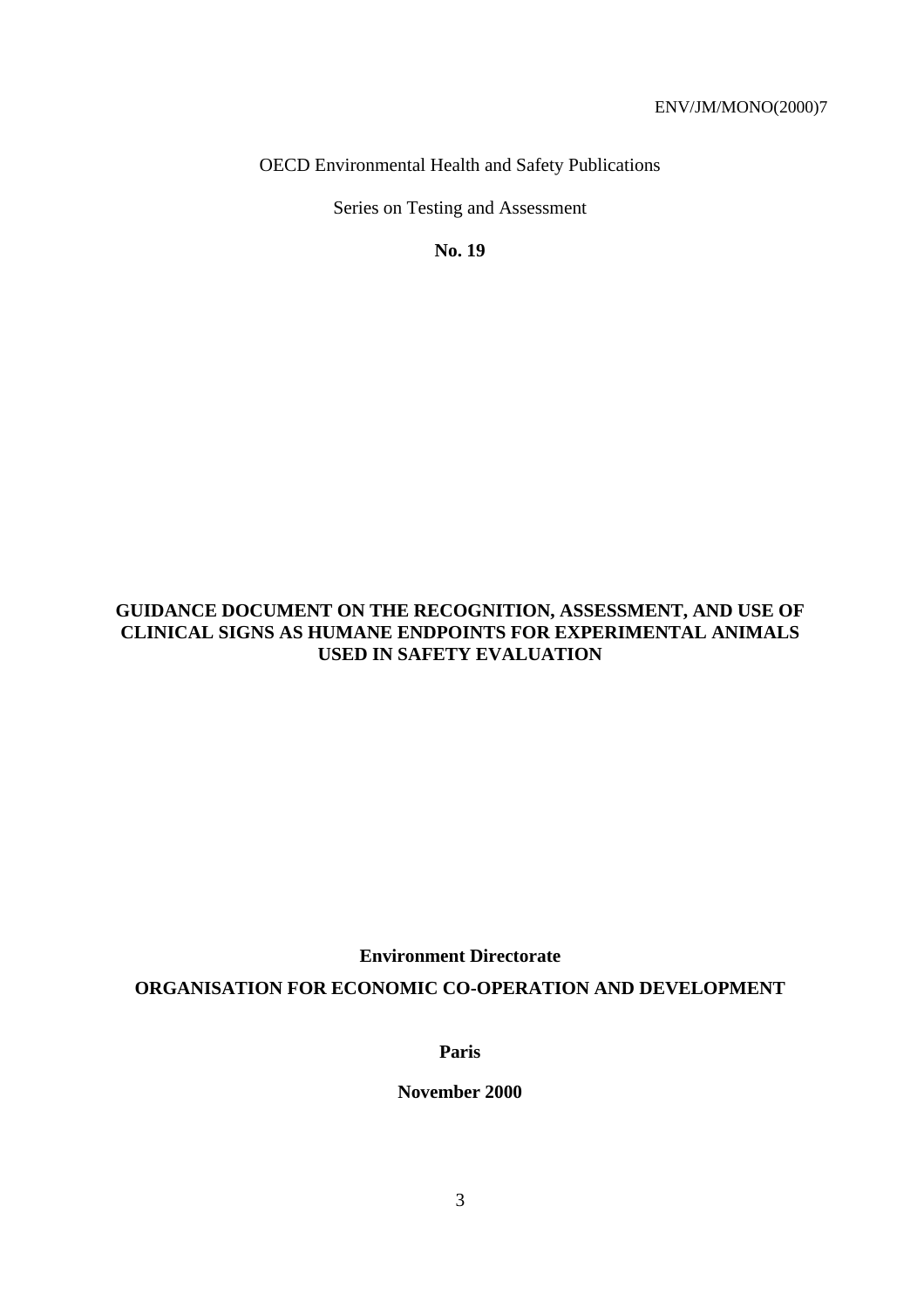## **Also Published in the Series Testing and Assessment:**

No. 1, *Guidance Document for the Development of OECD Guidelines for Testing of Chemicals (1993; reformatted 1995)*

No. 2, *Detailed Review Paper on Biodegradability Testing (1995)*

No. 3, *Guidance Document for Aquatic Effects Assessment (1995)*

No. 4, *Report of the OECD Workshop on Environmental Hazard/Risk Assessment (1995)*

No. 5, *Report of the SETAC/OECD Workshop on Avian Toxicity Testing* (1996)

No. 6, *Report of the Final Ring-test of the Daphnia magna Reproduction Test* (1997)

No. 7, G*uidance Document on Direct Phototransformation of Chemicals in Water* (1997)

No. 8, *Report of the OECD Workshop on Sharing Information about New Industrial Chemicals Assessment (1997)*

No. 9, *Guidance Document for the Conduct of Studies of Occupational Exposure to Pesticides During Agricultural Application (1997)*

No. 10, *Report of the OECD Workshop on Statistical Analysis of Aquatic Toxicity Data* (1998)

No. 11, *Detailed Review Paper on Aquatic Testing Methods for Pesticides and industrial Chemicals* (1998)

No. 12, *Detailed Review Document on Classification Systems for Germ Cell Mutagenicity in OECD Member Countries (*1998)

No. 13*, Detailed Review Document on Classification Systems for Sensitising Substances in OECD Member Countries* (1998)

No. 14, *Detailed Review Document on Classification Systems for Eye Irritation/Corrosion in OECD Member Countries* (1998)

No. 15, *Detailed Review Document on Classification Systems for Reproductive Toxicity in OECD Member Countries* (1998)

No. 16, *Detailed Review Document on Classification Systems for Skin Irritation/Corrosion in OECD Member Countries (*1998*)*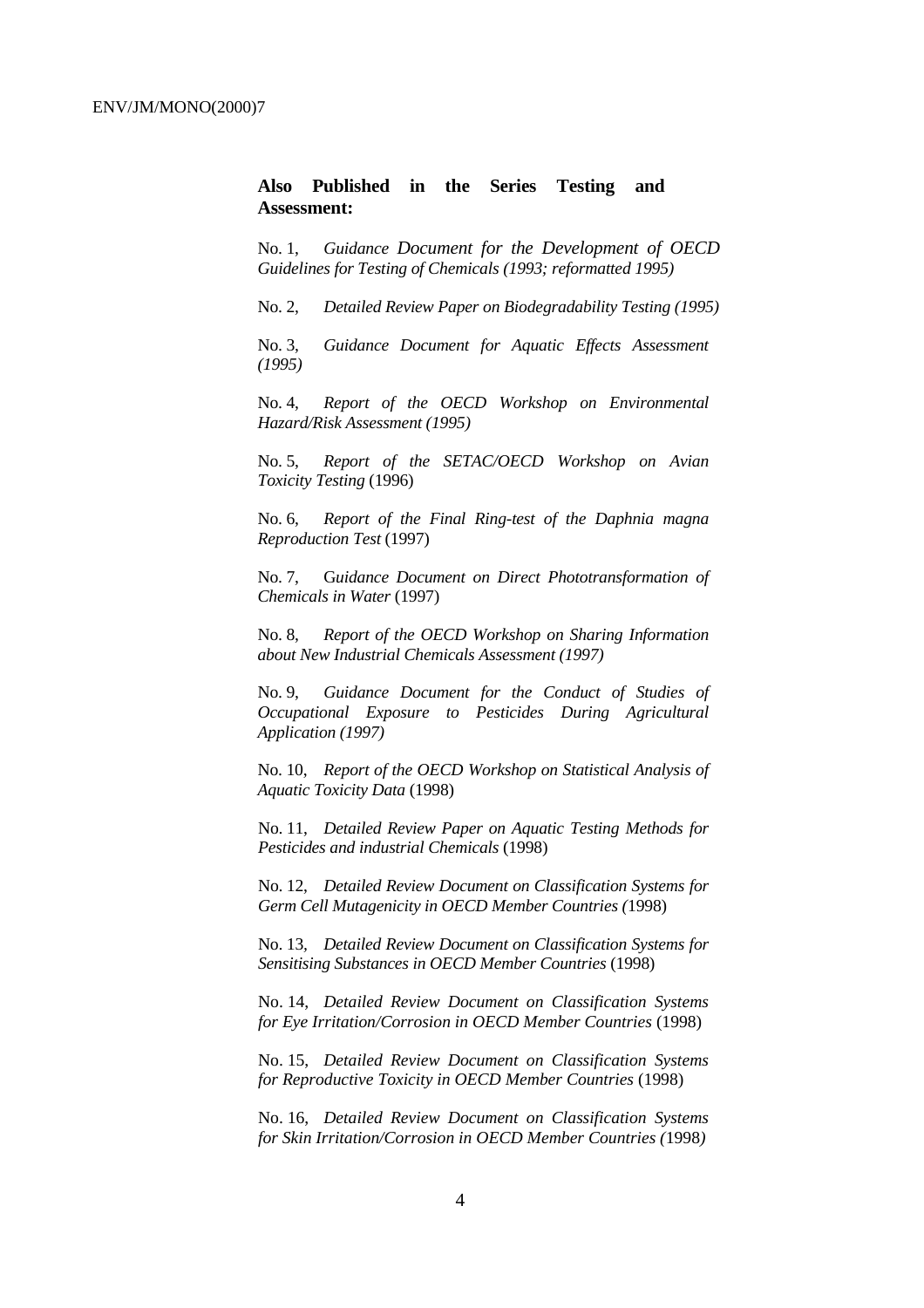No. 17, *Environmental Exposure Assessment Strategies for Existing Industrial Chemicals in OECD Member Countries (*1999)

No. 18, *Report of the OECD Workshop on Improving the Use of Monitoring Data in the Exposure Assessment of Industrial Chemicals (2000)*

## **© OECD 2000**

*Applications for permission to reproduce or translate all or part of this material should be made to: Head of Publications Service, OECD, 2 rue André-Pascal*, *75775 Paris Cedex 16, France.*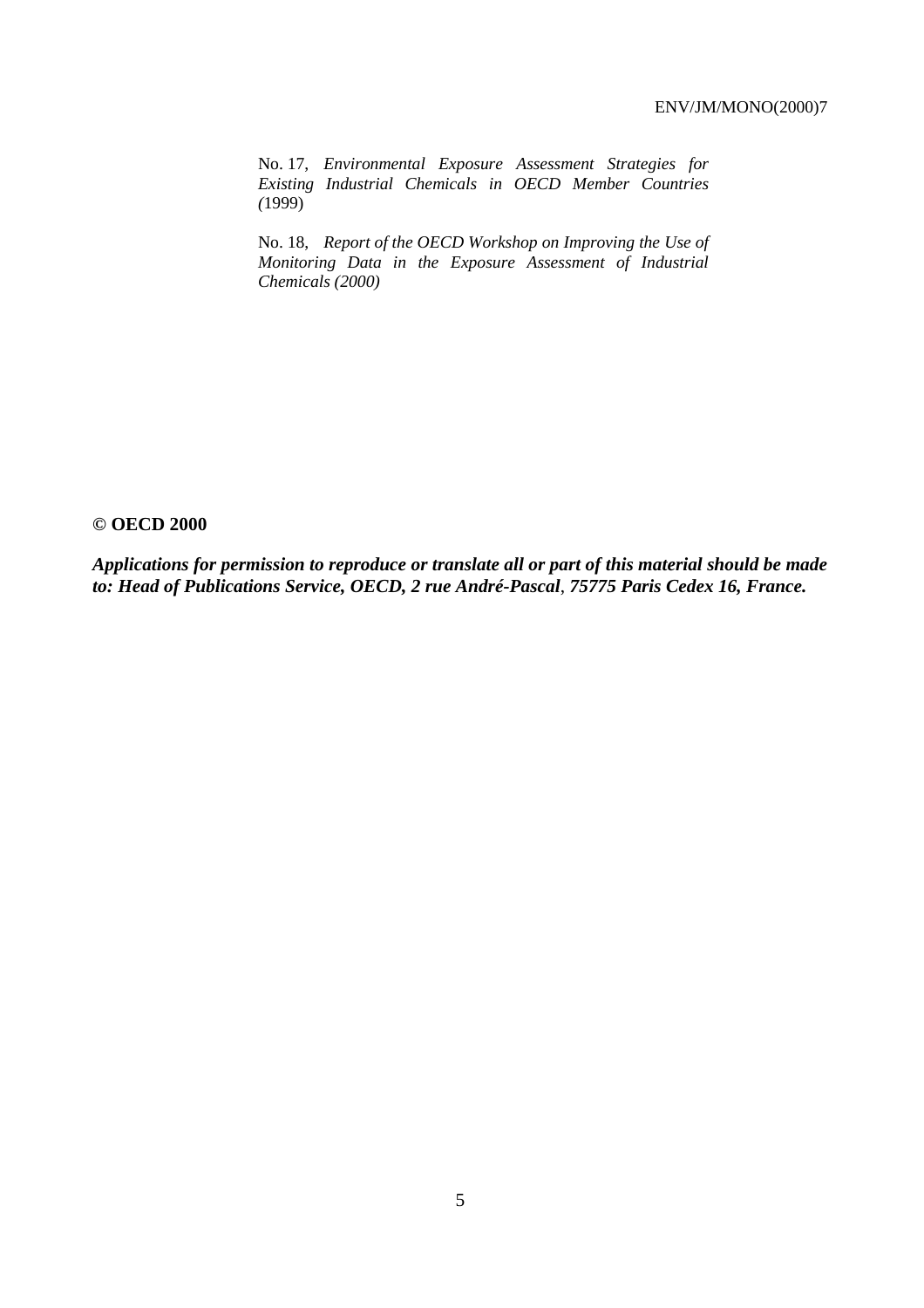## **About the OECD**

The Organisation for Economic Co-operation and Development (OECD) is an intergovernmental organisation in which representatives of 29 industrialised countries in North America, Europe and the Pacific, as well as the European Commission, meet to co-ordinate and harmonise policies, discuss issues of mutual concern, and work together to respond to international problems. Most of the OECD's work is carried out by more than 200 specialised Committees and subsidiary groups composed of Member country delegates. Observers from several countries with special status at the OECD, and from interested international organisations, attend many of the OECD's Workshops and other meetings. Committees and subsidiary groups are served by the OECD Secretariat, located in Paris, France, which is organised into Directorates and Divisions.

The work of the OECD related to chemical safety is carried out in the **Environmental Health and Safety Programme**. As part of its work on chemical testing, the OECD has issued several Council Decisions and Recommendations (the former legally binding on Member countries), as well as numerous Guidance Documents and technical reports. The best known of these publications, the **OECD Test Guidelines**, is a collection of methods used to assess the hazards of chemicals and of chemical preparations. These methods cover tests for physical and chemical properties, effects on human health and wildlife, and accumulation and degradation in the environment. The OECD Test Guidelines are recognised world-wide as the standard reference tool for chemical testing.

More information about the Environmental Health and Safety Programme and its publications (including the Test Guidelines) is available on the OECD's World Wide Web site (see page 8).

The Environmental Health and Safety Programme co-operates closely with other international organisations. This document was produced within the framework of the Inter-Organisation Programme for the Sound Management of Chemicals (IOMC).

**The Inter-Organization Programme for the Sound Management of Chemicals (IOMC) was established in 1995 by UNEP, ILO, FAO, WHO, UNIDO and the OECD (the Participating Organisations), following recommendations made by the 1992 UN Conference on Environment and Development to strengthen co-operation and increase international co-ordination in the field of chemical safety. UNITAR joined the IOMC in 1997 to become the seventh Participating Organisation. The purpose of the IOMC is to promote co-ordination of the policies and activities pursued by the Participating Organisations, jointly or separately, to achieve the sound management of chemicals in relation to human health and the environment.**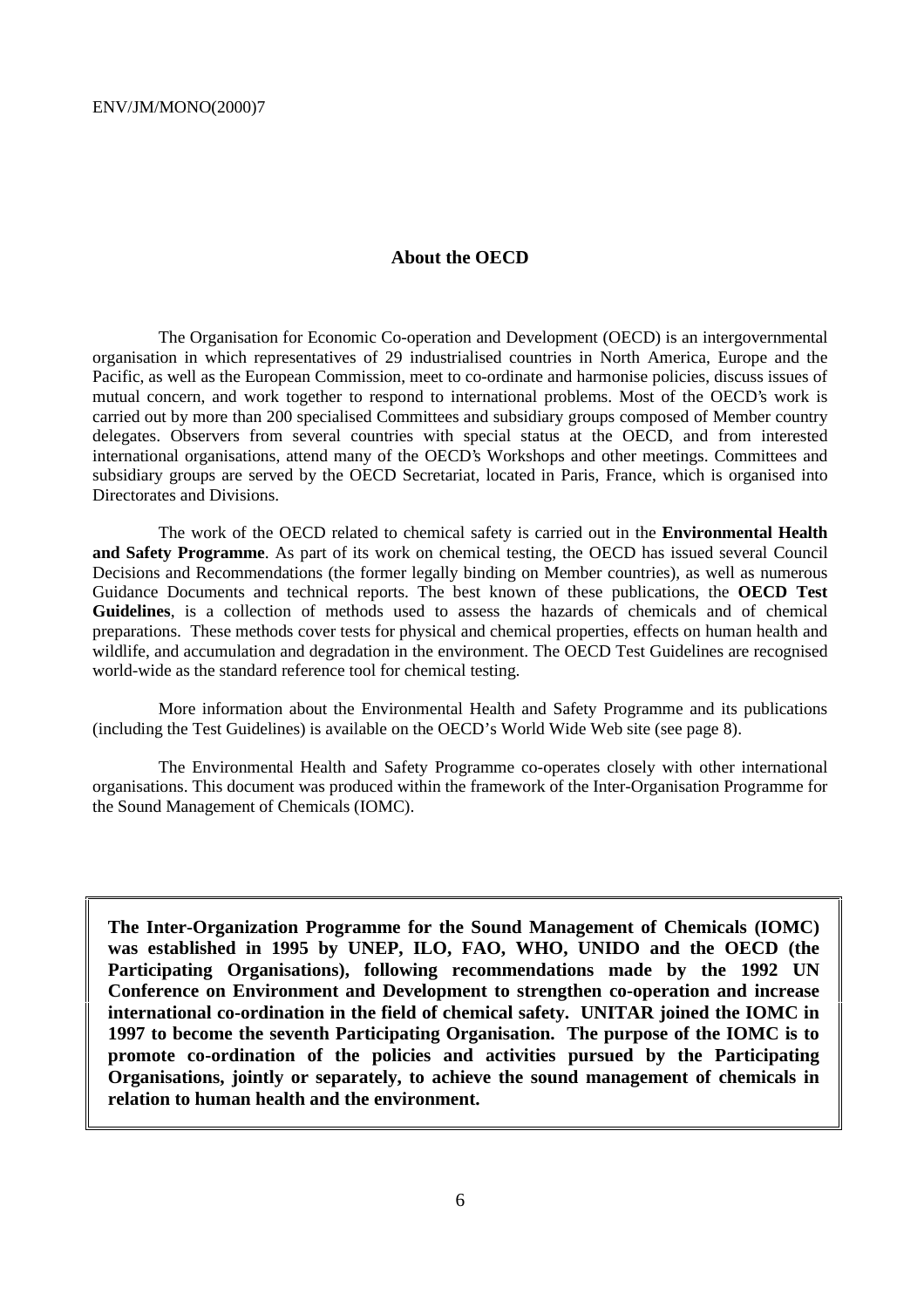| This publication is available electronically, at no charge.                                                                                                        |
|--------------------------------------------------------------------------------------------------------------------------------------------------------------------|
| For the complete text of this and many other Environmental<br>Health and Safety publications, consult the OECD's<br>World Wide Web site (http://www.oecd.org/ehs/) |
| or contact:                                                                                                                                                        |
| <b>OECD Environment Directorate,</b>                                                                                                                               |
| <b>Environmental Health and Safety Division</b>                                                                                                                    |
| 2 rue André-Pascal                                                                                                                                                 |
| 75775 Paris Cedex 16                                                                                                                                               |
| <b>France</b>                                                                                                                                                      |
| Fax: (33-1) 45 24 16 75                                                                                                                                            |
| E-mail: ehscont@oecd.org                                                                                                                                           |
|                                                                                                                                                                    |
|                                                                                                                                                                    |
|                                                                                                                                                                    |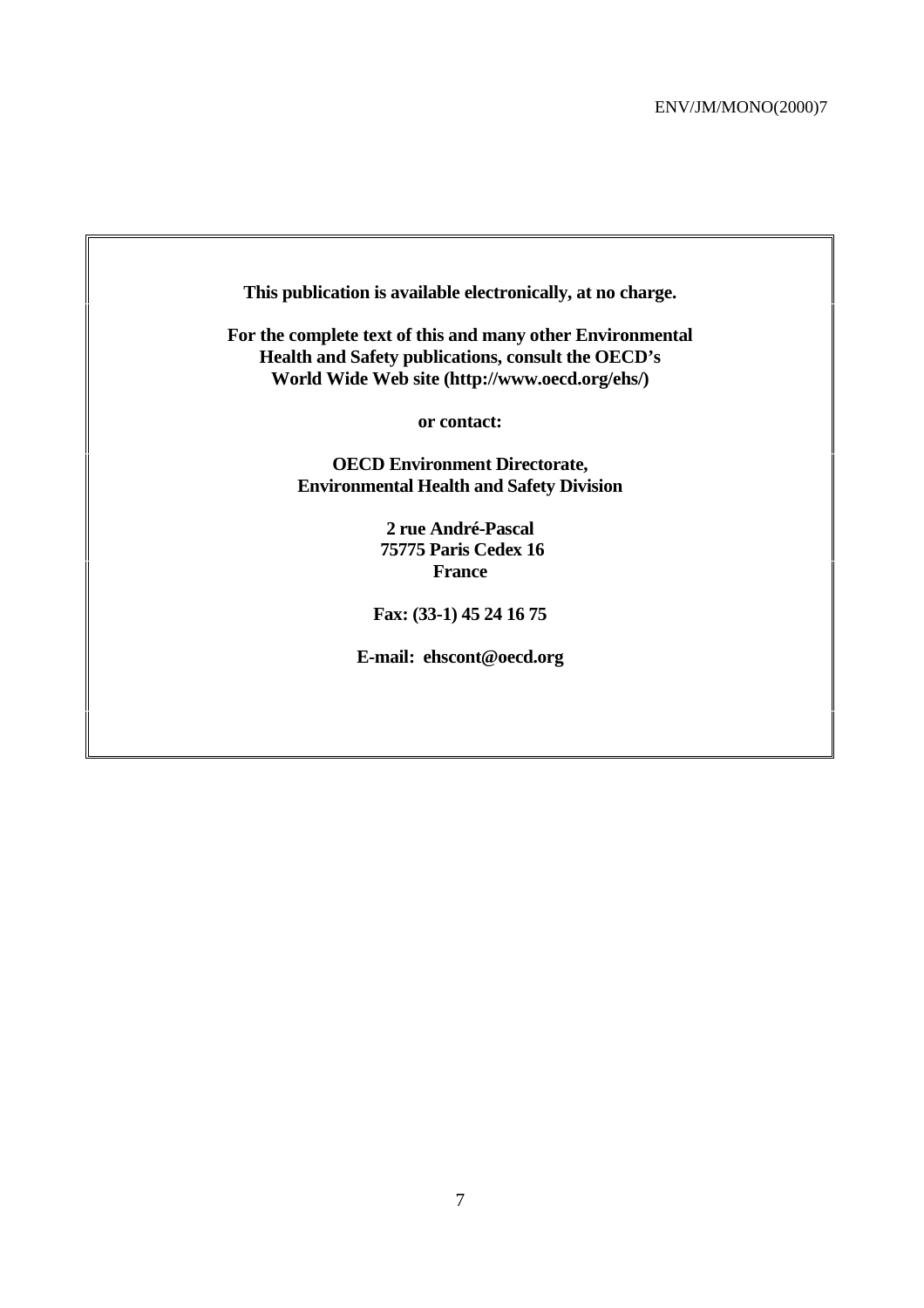# **TABLE OF CONTENTS**

|                       | Recognition and Assessment of Pain, Distress, and Suffering as an Approach to                                                                                                                               |  |
|-----------------------|-------------------------------------------------------------------------------------------------------------------------------------------------------------------------------------------------------------|--|
|                       |                                                                                                                                                                                                             |  |
|                       |                                                                                                                                                                                                             |  |
|                       |                                                                                                                                                                                                             |  |
|                       |                                                                                                                                                                                                             |  |
|                       | Table 1: Summary of Clinical Signs Observed in Rats During the Validation                                                                                                                                   |  |
| <b>Annexes:</b><br>1. | <b>List of Participants. Nominated Expert Meeting on</b><br>Harmonisation of Criteria Indicative of Severe Suffering of<br>Experimental Animals. Zeist, The Netherlands, 19 <sup>th</sup> -20 <sup>th</sup> |  |
| 2.                    | <b>Questions to Determine Whether Earliest Possible Endpoints</b>                                                                                                                                           |  |
| 3.                    | <b>Clinical Signs and Conditions Indicating the Need for Closer</b>                                                                                                                                         |  |
| 4.                    | <b>Clinical Signs and Conditions of Animals Requiring Action by</b>                                                                                                                                         |  |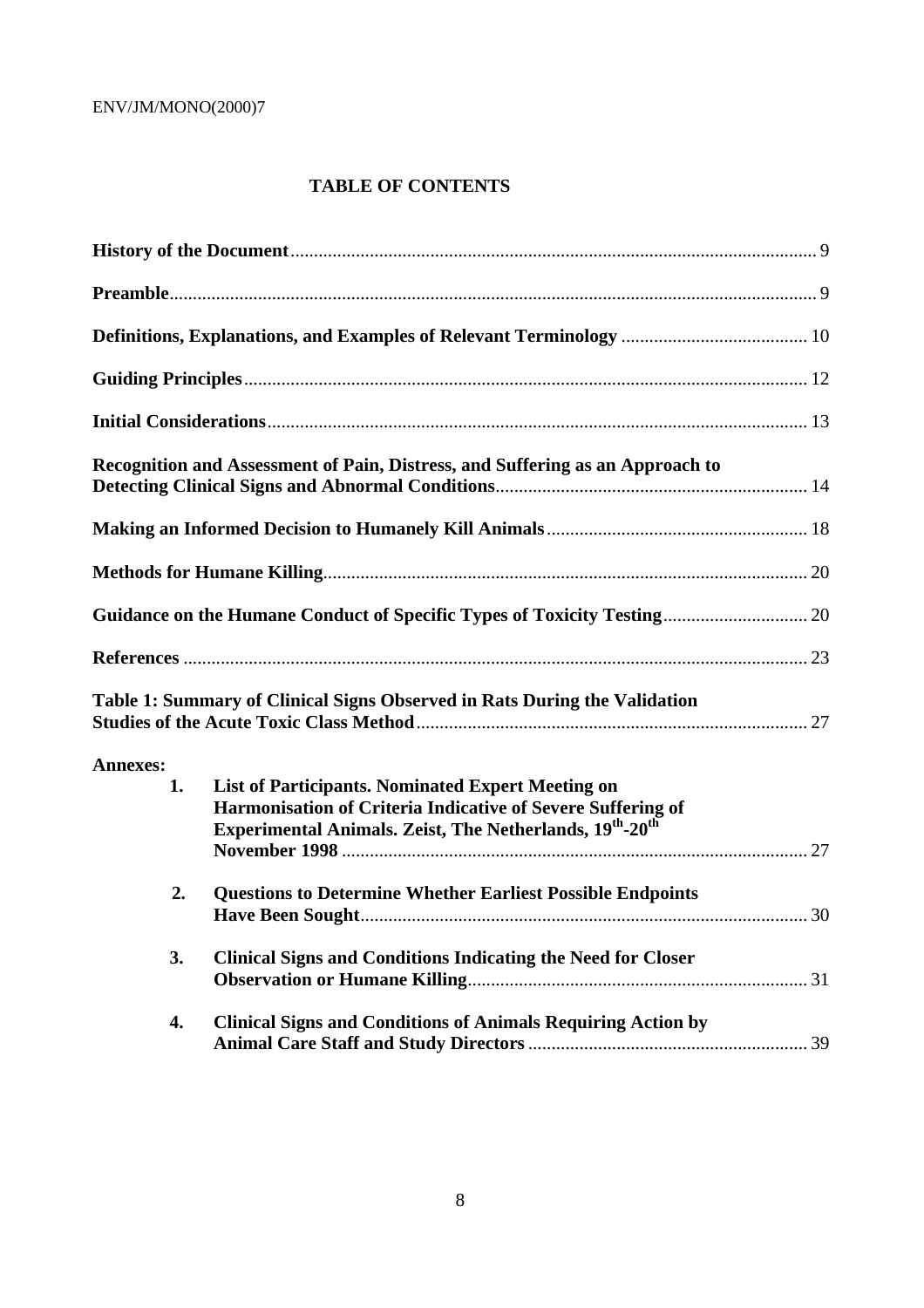## **HISTORY OF THE DOCUMENT**

1. In 1994, an *ad hoc* Working Group was formed to develop an OECD Guidance Document that would provide guidance on when laboratory animals used in toxicity testing studies should be euthanized for humane reasons. Current OECD Test Guidelines generally state that animals that are moribund or obviously in pain and showing signs of severe and enduring distress should be humanely killed. The objective of the Guidance Document is to provide useful guidance and criteria for determining when an animal is in a moribund condition, or expected to become moribund, or experiencing significant pain and distress, and should therefore be euthanised.

2. The members of the initial Working Group were: Dr. Marga Bos-Kuijpers (TNO Nutrition and Food Research Institute, The Netherlands); Prof. David B. Morton (Centre for Biomedical Ethics, University of Birmingham, UK); Dr. Eva Schlede (BgVV Federal Institute for Health Protection of Consumers and Veterinary Medicine, Germany); Dr. William S. Stokes (National Toxicology Program, NIEHS, USA)

3. The Working Group met on  $14<sup>th</sup>$  February 1995 to discuss criteria and other guidance for defining pain/suffering of animals used in toxicity testing with the aim of harmonising the decision-making process as to how and when to humanely kill suffering animals in toxicity studies. The group used its discussion of a background document drafted by Prof. Morton which laid the groundwork for this OECD Guidance Document. The Guidance document was next circulated to the National Co-ordinators and National Experts of the Test Guidelines Programme for review on  $2<sup>nd</sup>$  October, 1998.

4. On  $19<sup>th</sup> - 20<sup>th</sup>$  November 1998, a Nominated Expert meeting was held in Zeist, The Netherlands, to critique and redraft a guidance document taking into account comments received from member countries. A list of participants is attached to this document as Annex 1. The following represents the consensus of the Nominated Experts and includes additional comments and suggestions from national experts and the National Co-ordinators of the Test Guidelines Programme.

## **PREAMBLE**

5. The purpose of this Guidance Document is to apply the principles of the Three Rs to the use of animals in regulatory toxicity tests. The OECD encourages the humane use of animals in regulatory toxicity and safety evaluation studies and fully endorses the principles of the 3Rs, Replacement, Reduction, Refinement, which were defined by Russell and Burch (1) as:

- Replacement "the substitution for conscious living higher animals of insentient material."
- Reduction "reduction of animals used to obtain information of given amount and precision."
- Refinement "any decrease in the incidence or severity of inhumane procedures to those animals which still have to be used."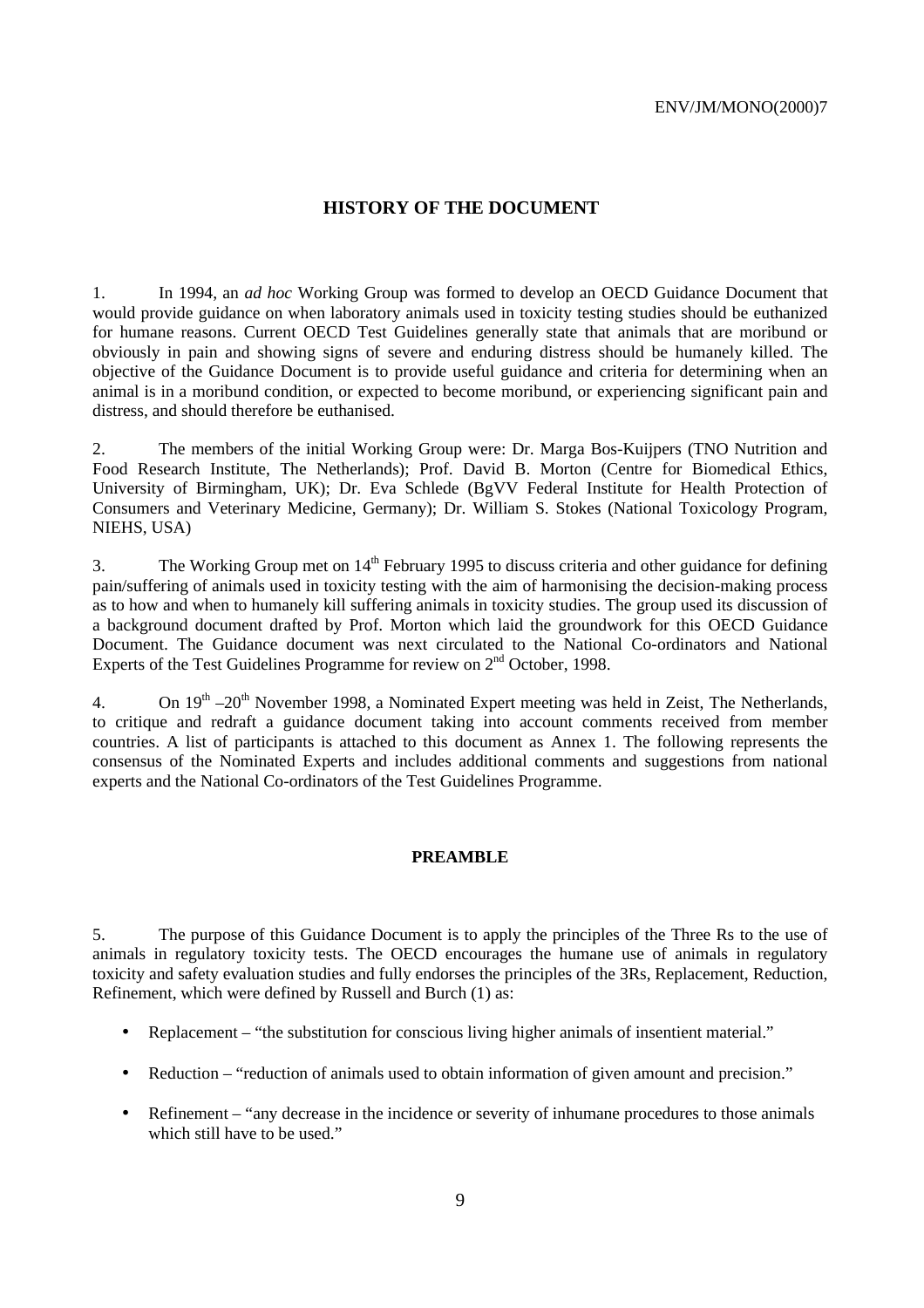6. This document specifically addresses Refinement.

7. This guidance is based on best current knowledge available from Member Countries' experts, through personal contacts with investigators, peer-reviewed literature, and presentations at meetings and symposia, and is intended to be flexible so that it can change with improved knowledge in the future. It is expected that with increasing knowledge and experience, investigators in animal research will be able to identify more specific, early humane endpoints in the form of clinical signs for impending death or severe pain and distress. This would permit international harmonisation of these humane endpoints.

8. Although the principles of the 3R's are applicable to all animal species, it is generally accepted that there are differences among species in many clinical signs of pain or distress. Variables due to the species and strain of animal involved, the type of toxicity study being performed, and the types of materials being tested, are not addressed in detail. Although there are a number of similarities between mammals and other vertebrate species, the differences among the different classes of vertebrates do not allow them to be easily addressed in a single document. The general principles contained in this Guidance document are specifically designed to be applicable for all mammalian species used in toxicity testing and other experimental studies.

# **DEFINITIONS, EXPLANATIONS AND EXAMPLES OF RELEVANT TERMINOLOGY**

## **Humane Endpoint**:

9. A humane endpoint can be defined as the earliest indicator in an animal experiment of severe pain, severe distress, suffering, or impending death.

10. The ultimate purpose of the application of humane endpoints to toxicology studies is to be able to accurately predict severe pain, severe distress, suffering, or impending death, before the animal experiences these effects. However, the science of toxicology is not yet to the point where such accurate predictions can be made *prior to* the onset of severe pain and distress. It is possible at this time to identify pain, distress, or suffering, very early after their onset by careful clinical examination of animals on test using well-defined endpoints and criteria. Humane endpoints for use in research and testing have been addressed in a number of publications  $(2)(3)(4)(5)(6)(7)(8)(9)(10)(11)(12)(13)$ . These adverse conditions, once identified should be minimised or eliminated, either by humanely killing the animal or, in long-term studies by (temporary) termination of exposure, or by reduction of the test substance dose.

11. Different animal species, and animals at different stages of development, may respond differently to test conditions, and exhibit different indications of distress. The clinical signs described here should be evaluated in consideration of these potential differences. If relevant humane endpoints have been identified, they should be described when an experiment is being planned, and incorporated into the experimental protocol and all related standard operating procedures (SOPs).

## **Death**:

- 12. The stages leading to death can be characterised as:
	- Predictable Death: presence of clinical signs indicative of death before the planned end of the experiment; for example: inability to reach water or food.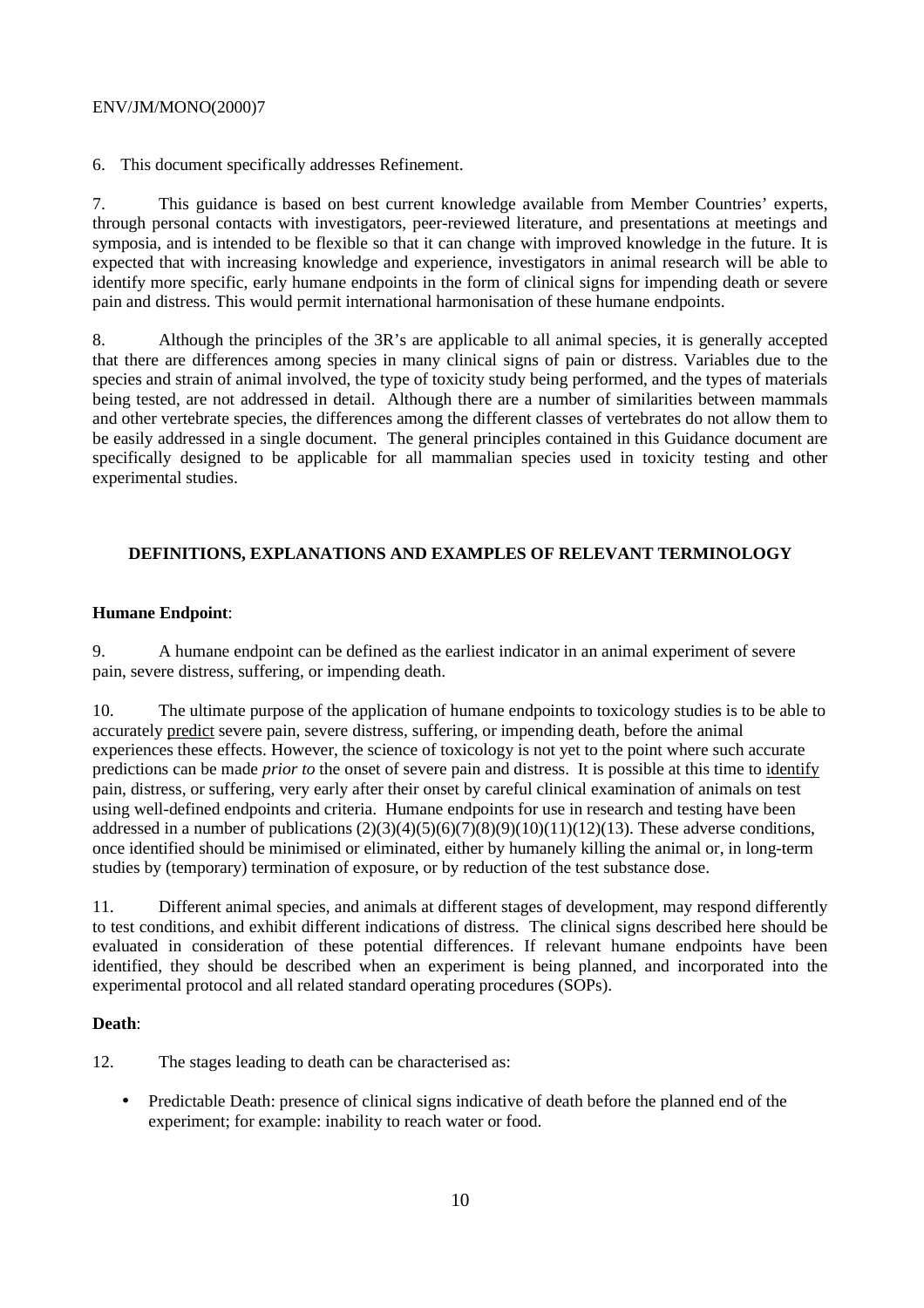- Impending Death: when moribund state or death is expected prior to the next planned time of observation. Signs indicative of this state in rodents could include convulsions, recumbency, and tremor.
- Moribund: being in state of dying or inability to survive, even if treated.

## **Pain**:

13. Pain can be defined as an unpleasant sensory and emotional experience associated with actual or potential tissue damage, or described in terms of such damage (14).

14. Pain can be:

- Acute nociceptive pain: pain response evoked by a brief noxious stimulus which produces no tissue damage. This form of pain is not regarded as severe. Example: pedal reflex
- Persistent (chronic) inflammatory pain: the pain resulting from tissue damage lasting for the duration of the damage or the ensuing inflammatory process, and may persist after the local tissue damage has healed. This type of pain may be severe or distressing, particularly if long lasting or permanent.

Example: self mutilation, localised infection

• Neuropathic pain: pain as a result of compromised function or abnormal activation of the peripheral or central nervous system (14). Neuropathic pain is always considered as severe and distressing pain.

Example: the presence of a large internal tumour that compresses nerves.

15. Objective signs of pain can include vocalisation, evidence of infection, aversion or avoidance by active withdrawal from stimuli, guarding affected body parts, or self mutilation. Reduced food intake may be a sign of chronic pain.

## **Distress**:

16. An aversive state resulting from maladaption or inability to adapt to stressors. Physical or behavioural alterations may be signs of stress. Acute stress is not regarded as a cause of distress; it may be necessary to optimise vigilance and to reduce the risk of boredom (15). Distress is usually associated with a change in motility or locomotion, and can result in stereotype behaviour.

17. The major stressors associated with distress are situations that may give rise to marked pain, fear, or anxiety. Retreat to the corner of the cage or excessive struggling or vocalising on dosing are examples of distress in anticipation of an experimental procedure.

## **Suffering**:

18. A negative emotional state that in human beings is produced by persistent pain and /or distress. It should be assumed that persistent pain or distress in animals leads to suffering of animals in the absence of evidence to the contrary. If something is known to cause suffering in humans, it should be assumed to cause suffering in animals.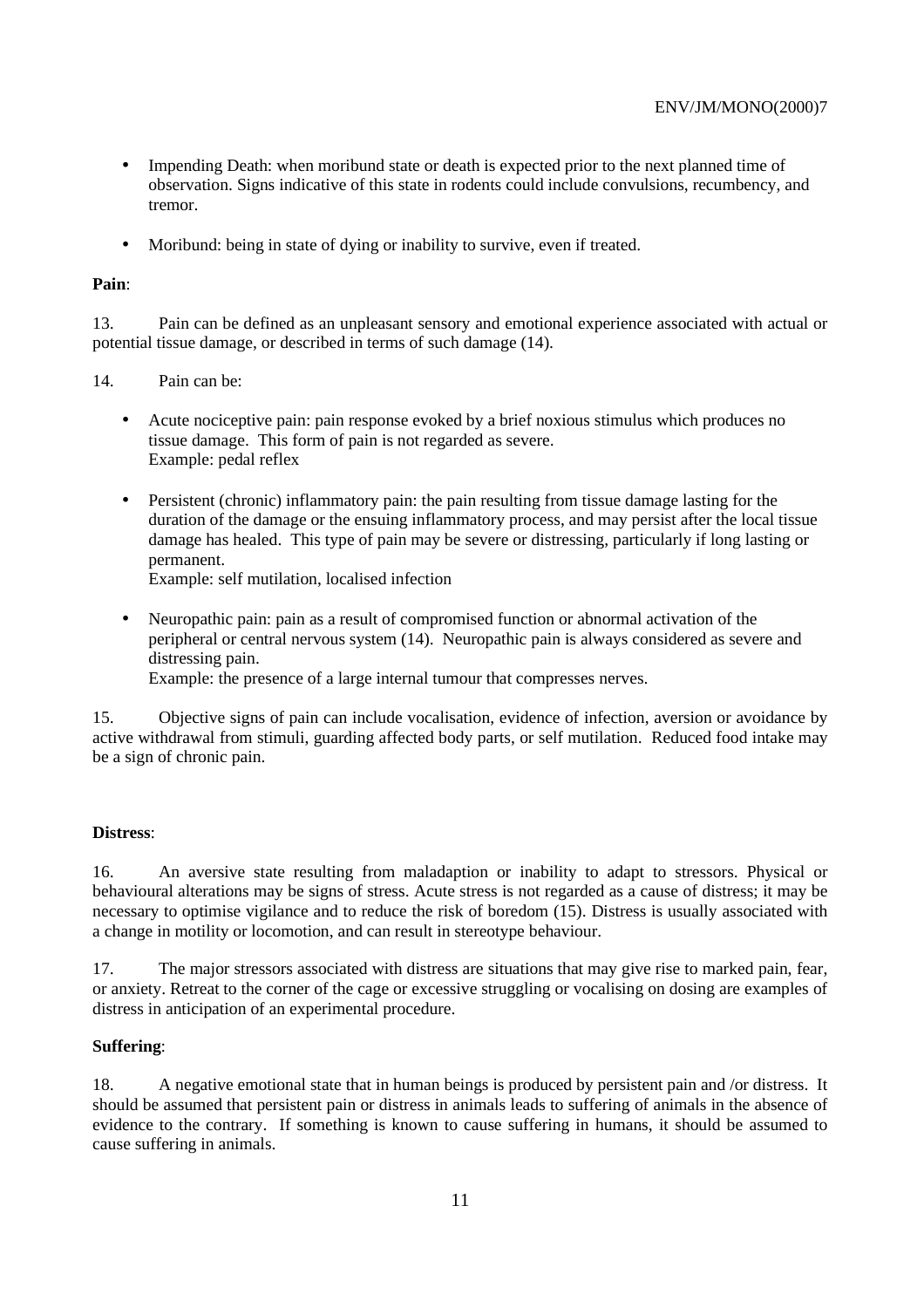## **Expert Professional Judgement**:

19. All decisions related to the application of humane endpoints should be made by the Study Director, or designated responsible person, after consultation with the team of experts, which includes the Principal Investigator (if different from the Study Director), the veterinarian, and an experienced animal technician. This team of experts will consult available guidance and this Guidance Document, and exercise its professional judgement. The study protocol should clearly define the conditions under which it is necessary to immediately and humanely kill an animal. The goal of the experimenter should be to use humane endpoints to minimise pain, distress, or suffering to the extent possible without compromising the scientific objectives of the experiment.

## **GUIDING PRINCIPLES**

20. In recognition of the fact that there is strong scientific evidence that pain, distress, and suffering (for definitions, see Annex 3) can exist in animals, the guiding principles are that:

- There is strong scientific evidence that pain and distress are present in animals in comparable situations as they occur in humans (16)(17).
- Severe pain, suffering, or death are to be avoided as endpoints.
- Studies must be designed to minimise any pain, distress or suffering experienced by the animals, consistent with the scientific objective of the study.
- The earliest possible endpoints that are indicators of distress, severe pain, or impending death that should be used as indications for humanely killing the animals should be determined prior to the animals' reaching a moribund state (12).
- Studies should be terminated prior to their anticipated termination time if the objectives of the study have been satisfied, or if it is obvious that they will not be achieved.
- Studies should build on existing knowledge about the substance to be tested. This enables better prediction of the likely signs and timing of adverse effects, and allows those conducting the study to incorporate these endpoints into the experimental protocol and the related SOPs.
- The successful application of humane endpoints is dependent on the involvement of all members of the study team who should be adequately trained and aware of their individual roles and responsibilities, e.g.,
	- the Study Director or designated responsible person (design, protocoldevelopment, study monitoring, interpretation of results).
	- the veterinarian (advice on interpretation of clinical signs)
	- the animal caretaker/technician (observation, action, husbandry, care)
	- an ethical review committee or a prescribed ethical review process.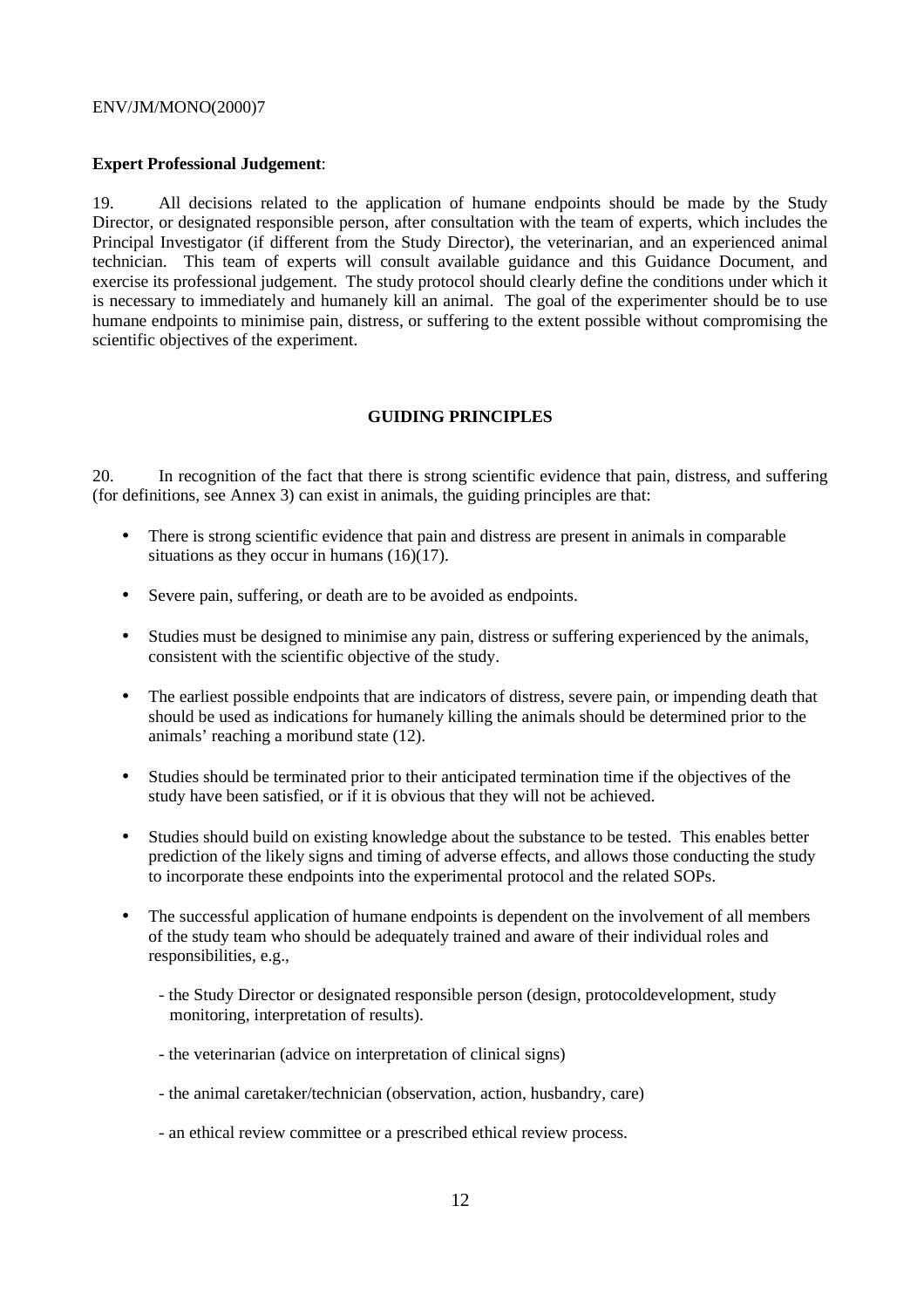- Study Directors, and the other responsible individuals should be free to exercise professional judgement in the design and conduct of the experiments.
- All aspects of animal studies should be subject to an ethical review process as defined by animal welfare legislation and the ethical oversight groups of the testing organisation. Where such legislation is not available, it may be necessary for the laboratory to develop its own ethical guidelines and procedures.
- Conditions under which interventions should be made to alleviate pain and distress by humane killing, and the individuals who are adequately trained and authorised to kill the animals, should be defined in the protocol or the SOP.

21. This document describes procedures that can be put in place to minimise test animal pain, distress, and suffering during regulatory toxicity testing. The considerations and recommendations presented here are applicable to all laboratory animal studies.

# **INITIAL CONSIDERATIONS**

22. In order to meet the intended objectives while minimising pain, distress, and suffering, it is essential to collect as much information as possible about the substance to be tested prior to designing the toxicity study.

- 23. Possible sources of information include:
	- literature searches for previous studies using the test substance or related substances
	- results from physico-chemical tests
	- molecular modelling
	- results from *in vitro* tests
	- results from prior *in vivo* tests (e.g., efficacy tests; earlier toxicity tests; dose-ranging studies; pilot studies)
	- statistical review of the available data and the experimental design to identify the fewest number of animals and doses that can be used without compromising the objectives of the study.
- 24. This will help to:
	- define the objectives of the test, and the information that will be obtained
	- determine whether the results which would be generated from the study would duplicate previous work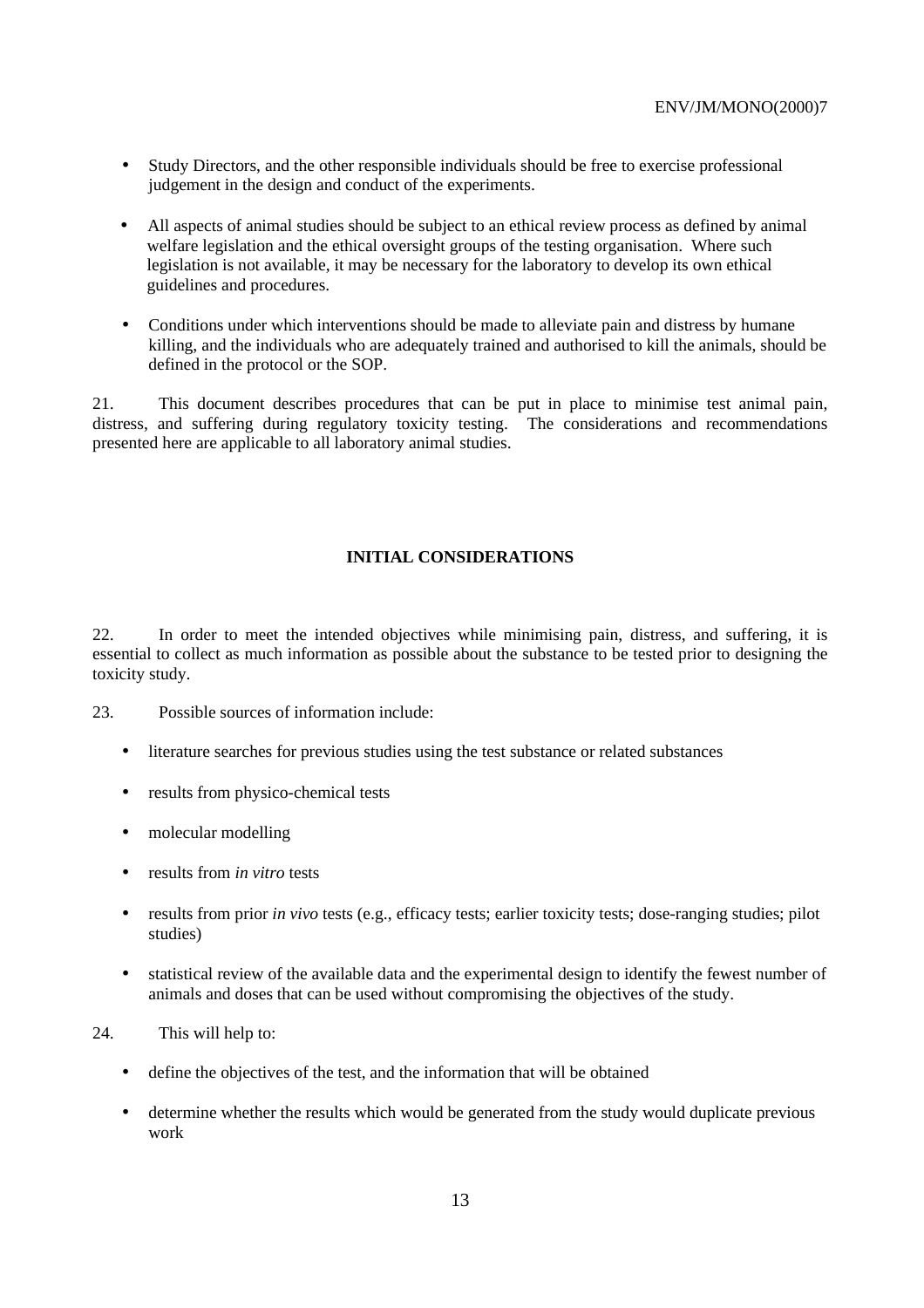- select the most appropriate species for the study
- determine how best to design the protocol to satisfy the objectives of the test
- identify potential clinical signs and estimate the timing and duration of their occurrences
- determine any special training needed by personnel involved in the conduct of the study

#### **Preliminary/Pilot Studies**

25. Preliminary or range-finding studies are often used to determine the appropriate dose-range to use in an experiment in the absence of other information about the test substance. The dose-range study should also be used to obtain data (using clinical, biochemical, or other parameters) that can provide information useful to the identification of early endpoints as indicators of severe pain or distress which could be used in the decision to either complete the study, to terminate the study before the animals experience severe pain or suffering (12), or to determine whether analgesia or anaesthesia will be needed and can be used. If there is no information relevant to the determination of early endpoints as indicators of pain or distress, a separate pilot study may have to be performed. If a pilot study is performed, it should use only the minimum number of animals consistent with the objectives of the study. The information collected during range-finding or pilot studies should also be used to prepare or alert the study team for the actions or activities related to humane endpoints that may be needed.

## **Training**

26. The Principal Investigator and the responsible committees (e.g., animal care and use; ethics committee) have the obligation for assuring that all individuals involved in a study have the expertise and training necessary for them to fulfil their roles. The individuals participating in the study who have direct contact with the animals must be experienced in observation of animals so as to be able to assess the physiology, behaviour, and appearance of the animals under study, and to determine if the animals are, or will be, experiencing pain or suffering. One measure of the expertise and training is a determination of whether the investigator has:

- identified and included in the protocol the earliest possible endpoint(s) for recognising impending death, severe pain, or severe distress consistent with satisfying the data needs of the study
- assured that the animals under test will not be subjected to conditions where unjustified and unalleviated pain and suffering are allowed to proceed

27. To address these points, a sample list of questions for both the Study Director and the animal care and use or ethics committee are attached as Annex 2.

## **RECOGNITION AND ASSESSMENT OF PAIN, DISTRESS, AND SUFFERING AS AN APPROACH TO DETECTING CLINICAL SIGNS AND ABNORMAL CONDITIONS**

28. In order to recognise clinical signs of pain and distress, it is imperative that the observer be familiar with the normal and abnormal characteristics of each of the species used in a study. This is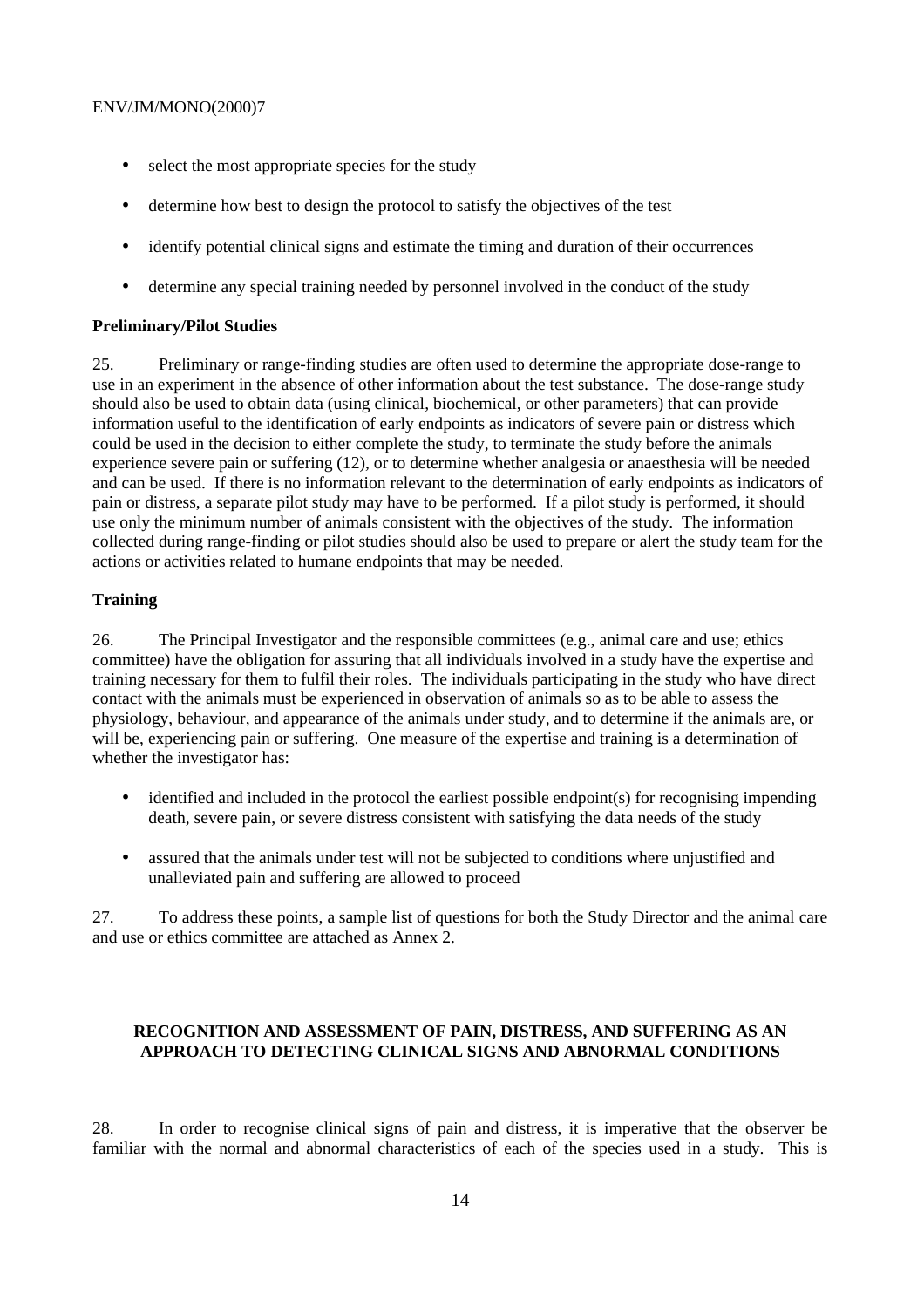particularly important because some species may not show obvious physical or behavioural changes even when in severe pain and/or distress. As discussed earlier in this document, because pain and distress are known to produce suffering in humans, it should be assumed that they would also produce suffering in animals.

29. An animal's response to a test substance results from the interaction of the substance with its organs, tissues and cells. Those interactions may produce adverse effects, i.e., toxicity, that are expressed as clinical signs and physiological changes. Such information can provide valuable insights into the mechanisms of toxicity, and can serve as the basis for identifying appropriate humane endpoints. Awareness of these potential clinical signs and conditions, and the ability to identify them (18), increases the likelihood of their accurate and timely detection.

30. Careful and regular observation and examination of test animals is essential for the detection of clinical signs and abnormal conditions. General observations should be made daily while more detailed examinations should be performed at least weekly, or more often, once abnormal clinical signs have been detected. Findings of abnormal conditions must be accurately documented, including onset, duration, and severity. Such documentation provides the basis for determining the presence and severity of pain and distress. This documentation also provides the basis for identifying signs and conditions that might be used as earlier endpoints for a study, as proposed by Morton (12)(19) and described in Table 1 of this document. Such observations and measurements can also be important indicators of the condition of the animal, and used to determine if the condition of the animal is irreversible and therefore an indication of impending death. In addition, post-mortem examination can be helpful to relate post-mortem findings to previous clinical signs. Thus, for both scientific and animal welfare reasons, recognition and assessment of clinical signs and abnormal conditions is essential for all toxicology studies involving animals.

31. There are several considerations in determining humane endpoints for toxicity studies. They all require frequent objective determinations of any deviations from an animal's "normal state", followed by a correlation of these changes with the possibility and severity of pain, distress, and/or discomfort (20) (see Annex 3). These considerations include:

- making appropriate clinical observations of the animals to detect abnormal signs and conditions (behaviour, physiology, etc.), and other indicators of welfare problems
- determining when such observations are indicators of pain and distress, and determining if the pain and distress are severe
- determining, when abnormal conditions that are not necessarily considered to be indicative of severe pain and/or distress, are indicative of an irreversible condition likely to lead to further deterioration (e.g., moribund condition; impending death; inability to eat or drink)

32. The Study Director must make a determination as to whether further information useful for the purposes of the study is likely to be obtained. If not, then a decision should be made to humanely kill the animal.

33. There are a number of effects involved in the adequate evaluation of an animal to determine its condition and whether there might be evidence indicative of pain and or distress (20):

- changes in physical appearance (e.g., coat texture; hair soiled with urine or faeces)
- changes in clinical signs (e.g., respiration rate; posture)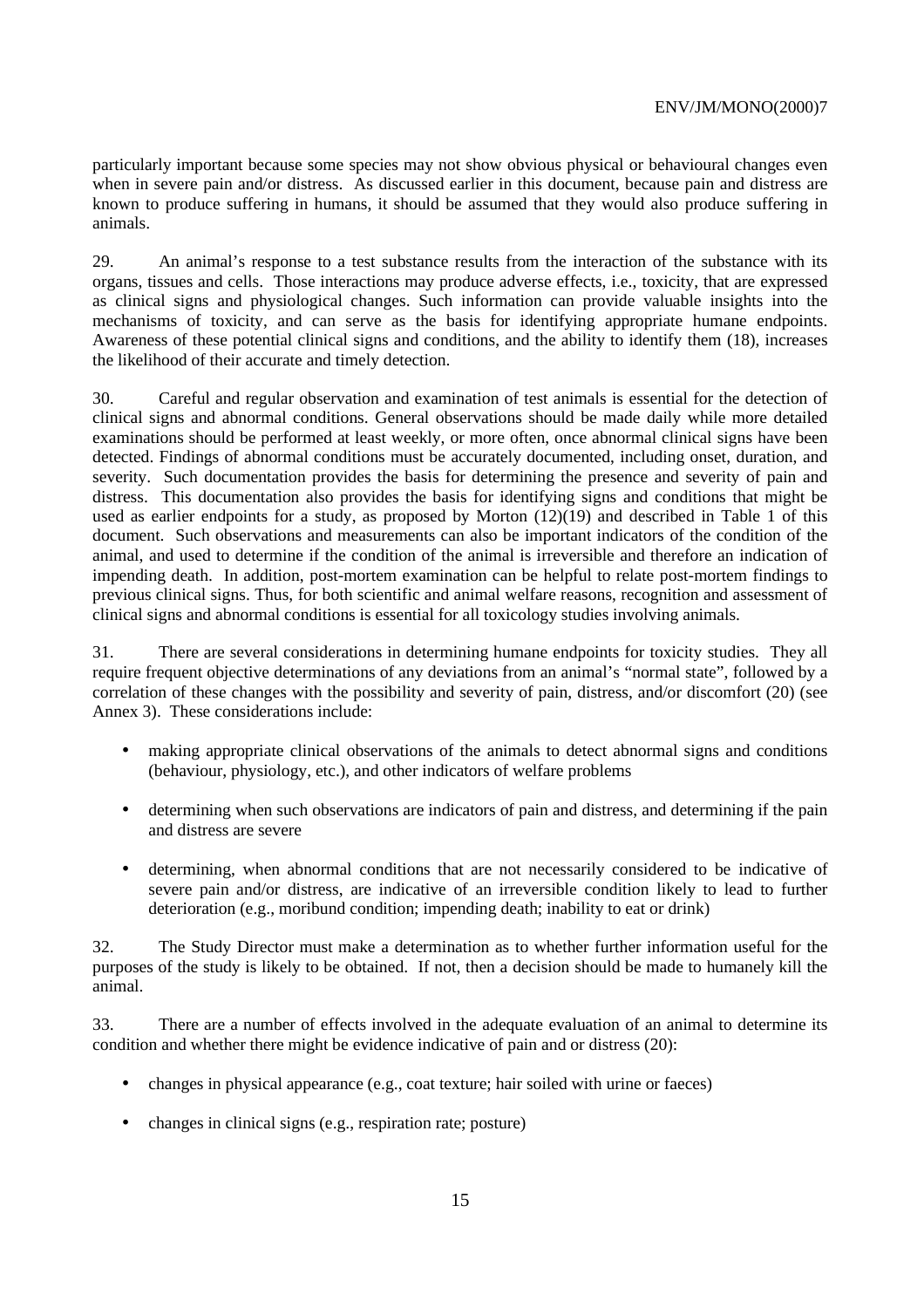- changes in unprovoked behaviour (e.g., self mutilation; compulsive behaviour)
- behavioural changes in response to external stimuli (e.g., excitability; righting reflex)
- changes in body weight, and related changes in food and water consumption
- changes in clinical parameters (e.g., body temperature; heart and respiration rate; clinical chemistry and haematology)

## **Changes in external physical appearance and other clinical signs**

34. A list of commonly observed clinical signs and conditions is provided as Annex 3. This list does not encompass all of the possible observations that might be made. Each study could have a standard list of clinical signs readily available that might be observed for that particular type of study, and that are appropriate for the species used. Animals should be examined regularly by appropriately trained staff and should be removed from their cages at least once weekly for weighing and detailed clinical examinations. The frequency of such examinations will depend on the species, whether any previous abnormalities have been observed, the timing and nature of the anticipated toxic effects, and the objectives of the study. For instance, an examination should be performed at least weekly for rodent species, and at least daily if abnormal clinical signs have been detected. Any previously detected lesion or abnormality should be carefully assessed, and all findings documented with regard to time of onset and severity. It is usually convenient to weigh animals at the time of clinical examination.

## **Behavioural signs**

35. Although animals should preferably be observed during their natural, active period, without undue disturbance of the primary cage or pen, this practice is not always feasible. Because rats and mice are nocturnal, and tend to sleep during the day when various behavioural signs are not as apparent, the animals should preferably be observed during their active period, either during the night or, more practically, under red light during the day under a reversed day/night schedule. When this is not practical, daytime observation of sleeping patterns may be indicative of an absence of pain or discomfort. The animal's appearance, posture, grooming patterns, and activity levels should be noted, and a determination made about whether the behaviour is normal or abnormal. If any abnormality is noted, then it may be appropriate to assess the animal's response to an external stimulus, for example, checking the responsiveness of an animal that is recumbent and immobile (see Annex 3).

## **Body weight changes**

36. Significant body weight loss may be one of the most sensitive indicators that an animal's condition is deteriorating. Body weight loss is usually accompanied by a change in food and water consumption, which should also be closely monitored by animal care staff. In young animals that have not reached their adult body weight, an abnormal condition may be indicated by a reduced rate of weight gain when compared to the appropriately matched control animal, rather than an actual weight loss.

## **Measurable clinical parameters**

37. Body Temperature: Hypothermia and hyperthermia can serve as important indicators of a deteriorating clinical condition of an animal. For example, studies have documented that a 10% decrease in body temperature may be predictive of impending death (21)(22). Thus, consideration should be given to the monitoring of body temperature and the evaluation of specific temperature decreases that could serve as appropriate endpoints for humane killing of an animal. Telemetric devices and electronic implantable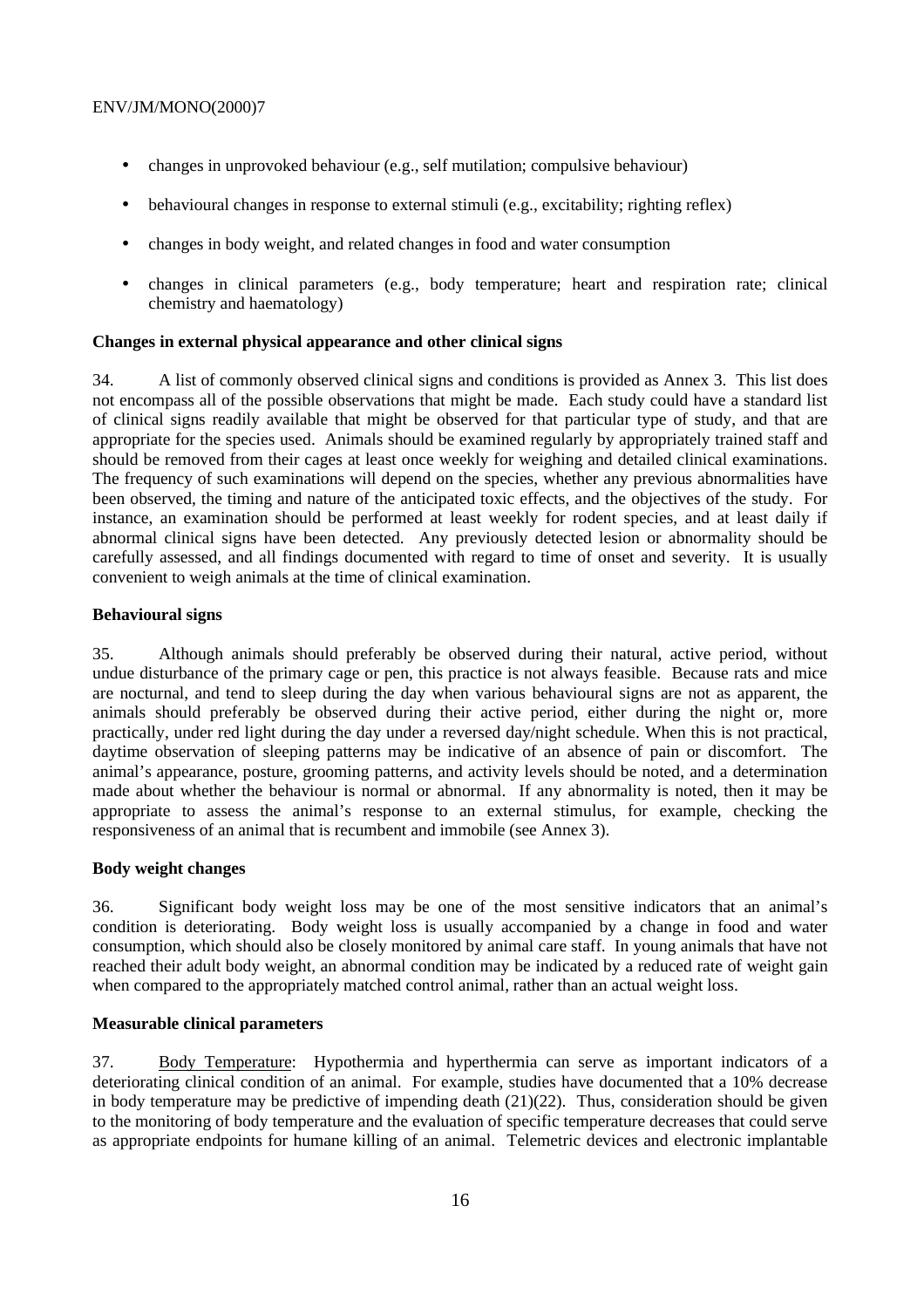transponders which can also uniquely identify an animal are available and can facilitate efficient temperature monitoring without handling of the animal (12)(23). Hypo- and hyperthermia that may be transient effects of the test chemical should be distinguished from these effects when they result from a deteriorating clinical condition.

38. Treatment-related, significant changes in heart rate and respiration rate can also be indicative of pain and distress in animals, and consideration should be given to the use of these and other physiological parameters in monitoring animals.

39. Clinical Chemistry and Haematology: Various clinical chemistry, urinary, and haematological parameters can provide an indication of an animal's condition (12). Consideration should be given to collecting and monitoring parameters that may be useful in assessing an animal's well-being. For instance, such parameters can be used to detect and characterise the severity of various conditions, such as organ (e.g., renal; hepatic) dysfunction and/or failure, anaemia, leukaemia, and dehydration. Care must be exercised not to induce anaemia or other adverse effects when taking blood samples from small animals.

## **Recording an Animal's Condition**

40. Observational "checklists" can be used for recording the animal's condition in a study (19), and can serve as the objective basis for decisions on humane endpoints for an animal. The clinical sign should be reduced to an observation that can be recorded as present or absent to minimise observer error. One advantage of a checklist is that specific observations that are likely to occur, or considered critical to the study, are not overlooked and are unambiguously recorded. The use of checklists may also assist in improving observational skills and staff training. However, it is important to recognise that such checklists will usually not cover all possible conditions, and thus should be designed so that other observations can be added by the observer. Computerised software programs are available that facilitate the documentation of clinical signs, and can be linked to electronic identification transponders (12)(23) and electronic weighing scales.

## **Frequency of Observation**

41. After dosing for acute studies, animals are observed individually at least once during the first 30 minutes, periodically during the first 24 hours, with special attention given during the first 4 hours. Thereafter, observations should be made at least daily on all animals (24), and should include, at a minimum, determination of a normal or abnormal status and the severity of any clinical signs. For longterm studies where the effects of the dose regimen are anticipated from earlier studies, the animals do not need increased observations immediately following dosing, but should be examined for clinical signs at least once a day. An increased frequency of detailed observations should be required for animals in toxicity studies following the onset of initial abnormal clinical signs. It is important to document when the signs occur in order to be aware of the duration of continuing and persistent effects. The combination of type of sign and its duration become important when assessing severity. The sum of all signs and their duration could be envisaged as the total pain and distress endured by the animal, or the severity and intensity of pain and distress at that point in time.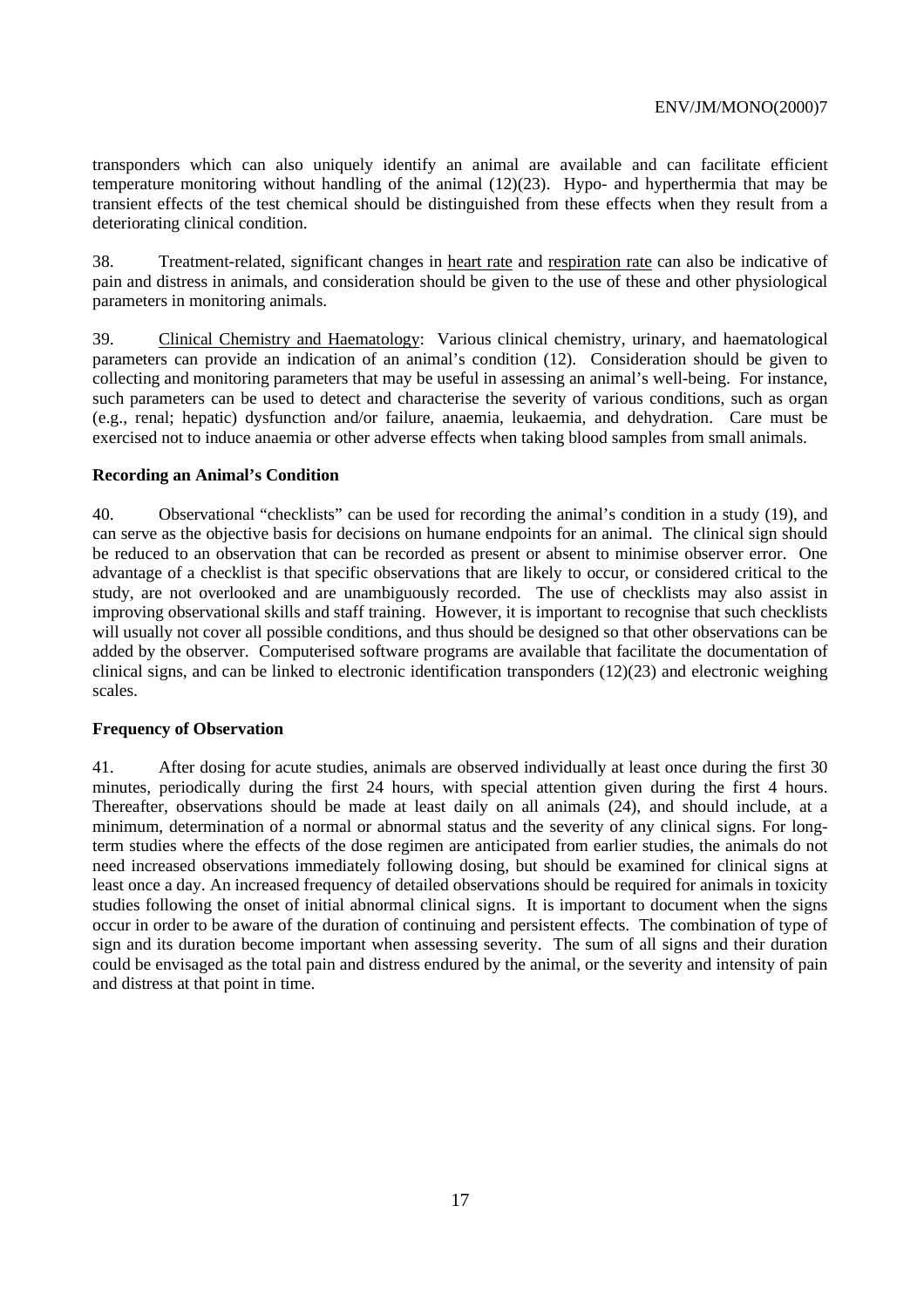## **MAKING AN INFORMED DECISION TO HUMANELY KILL ANIMALS**

42. The decision to humanely kill an animal must be made with appropriate clinical judgement, taking into account the severity of the condition, the amount of pain or distress, the prognosis, and the potential loss of valuable data. The majority of clinical signs (see Annex 3) are not sufficient, by themselves, to support a decision to humanely kill the animal. However, they are indications of possible pain or distress, and the animals should be carefully examined for other signs which may, in combination, be indicative of severe pain or distress.

## **Impending Death and Moribund Condition as Criteria for Humane Killing**

43. Animals that are moribund or in a state of impending death should be humanely killed to avoid unnecessary pain or distress that they may be experiencing.

44. Impending death and/or moribund condition in laboratory animals can be indicated by various clinical signs and objective measurements (25)(26)(27)(28), some of which are shown in Table 1. Following adequate evaluation, a lesser degree of severity of these signs and measurements may also be useful indicators for predicting death, as previously defined. These signs and conditions typically include one or more of the following:

- prolonged, impaired ambulation preventing the animal from reaching food or water, or prolonged anorexia
- excessive weight loss and/or extreme emaciation and/or severe dehydration
- significant blood loss
- evidence to suggest irreversible organ failure
- prolonged absence of voluntary responses to external stimuli
- persistent, difficult laboured breathing
- prolonged inability to remain upright
- persistent convulsions
- self-mutilation
- prolonged diarrhoea
- significant and sustained decrease in body temperature
- substantial tumours
- other treatment-related effects judged to be indicative of impending death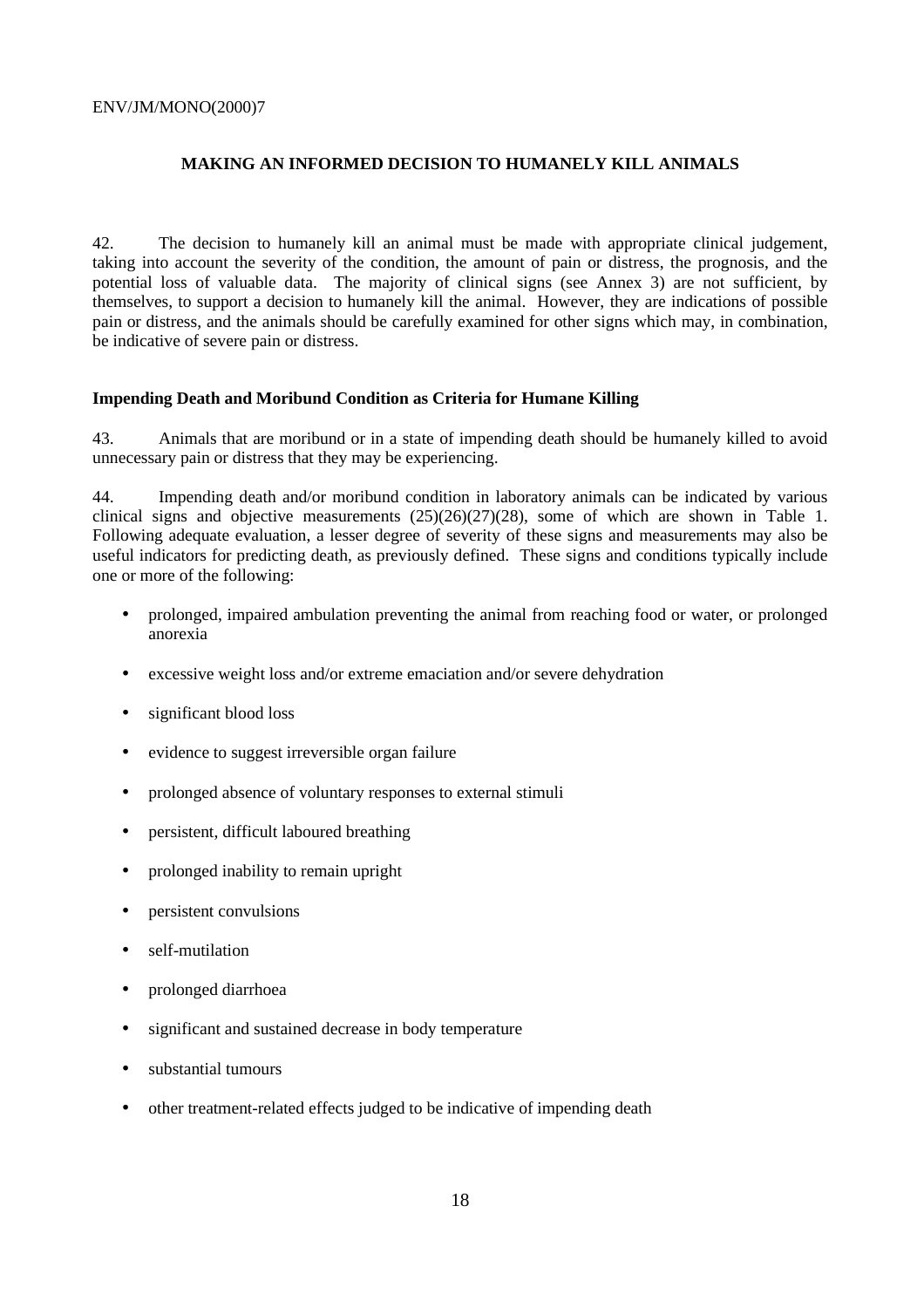45. Animal care staff must be adequately trained for each type of toxicity study to differentiate between clinical signs indicative of a moribund condition and similar, clinical signs that may be transient effects from acute dosing procedures.

## **Severe Pain and Distress As Criteria For Humane Killing**

46. Information on the general signs of pain and/or distress for the various laboratory animal species used in toxicology studies are readily available (16)(28)(29)(30). The following clinical signs may indicate that an animal is experiencing significant pain and distress. Pain and distress should be alleviated with appropriate treatment if it does not interfere with the conduct or the objectives of the study, or the animal should be humanely killed if there are signs of severe pain and distress, such as:

- abnormal vocalisation
- abnormal aggressiveness
- abnormal posture
- abnormal reaction to handling
- abnormal movements
- self-induced trauma
- open wounds or skin ulceration
- difficulties in respiration
- corneal ulceration (the cornea is very sensitive to pain, and according to some, stages that precede ulceration are painful, but not the ulceration itself)
- bone fractures
- reluctance to move
- abnormal external appearance
- rapid weight loss or emaciation or severe dehydration
- significant bleeding
- or any other factor that suggests that the animal may be in pain or distress.

47. A list of severe signs and conditions that are indicators that the well-being of an experimental animal may be compromised is provided as Table 1 and Annex 4. The Annex is designed for use in animal rooms and facilities as a guide to alert staff to signs that require discussion and/or action. Emphasis is on recognition of situations where, for humane reasons, the animal should be humanely killed or the study discontinued. Ideally, maximum achievable information should be obtained from every animal used, while limiting pain and distress to an absolute minimum. The concept of humaneness focuses on using clinical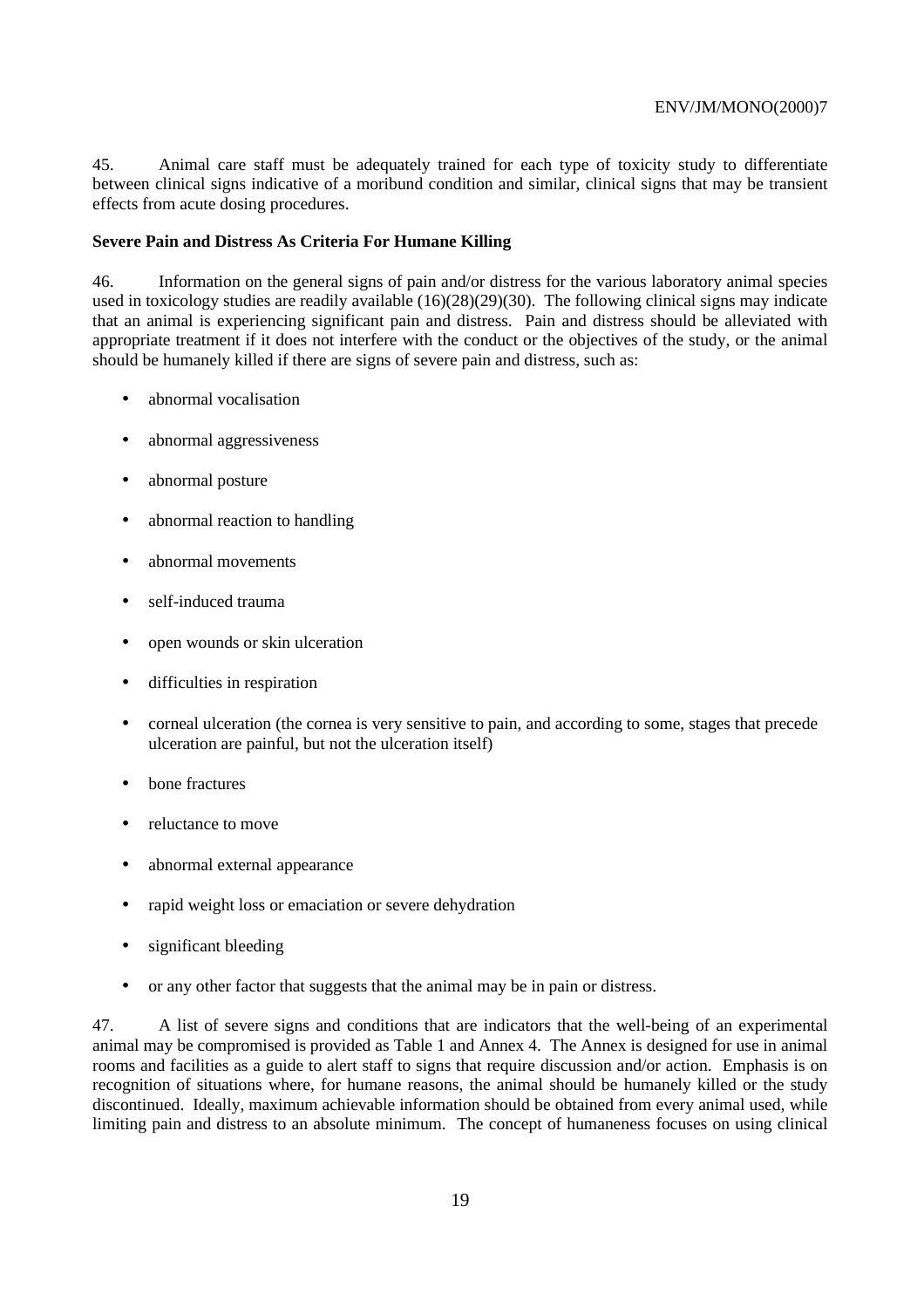signs indicative of significant reduction in the well-being of the experimental subject as the basis for humane killing of the subject.

48. Animal tests require a team approach, and collaboration of the veterinary and animal care team with the scientific staff and those responsible for ethical review. Study Directors should work with, and co-ordinate staff to establish: the time and frequency of observations, how and when invasive measurements (e.g., blood sampling) are to be made, SOPs for checking and assessment, and standardised documentation and reporting of clinical signs. Considerations should include when animals are to be checked, taking into account such factors as predicted times that toxicity may occur. Written procedures should also describe what actions are to be taken by whom, and at what time.

49. The animal technician will generally be the first to observe the clinical signs and there should be a mechanism to bring this information to the attention of the attending veterinarian and the designated responsible person, usually the Study Director. Delegation of responsibility should be considered, as appropriate, to ensure that humane endpoints can be promptly implemented, as previously agreed, by trained individuals. Regardless of who has the responsibility for terminating an animal or a study, it is important that there be a means of reaching a responsible individual at all times (including evenings, weekends, and holidays). This individual must have the authority to take the decision to humanely kill the animal(s) based on personal observations or reports from the animal care team. Humane methods of killing must be used, and those killing the animals must be trained to do so and competent. Experiments should not be allowed to proceed longer than is necessary to achieve the purpose of the study (31).

#### **METHODS FOR HUMANE KILLING**

50. The reader is referred to several well prepared documents, including those prepared by the Canadian Council on Animal Care (19), UFAW (Universities Federation for Animal Welfare) (1987) Handbook on the Care and Management of Laboratory Animals (32), and the American Veterinary Medical Association (AVMA) and European Guidelines (33)(34).

#### **GUIDANCE ON THE HUMANE CONDUCT OF SPECIFIC TYPES OF TOXICITY TESTING**

51. Toxicity studies are conducted for safety assessment, and to determine the possible adverse effects of a test substance. At times the adverse effects of the test substance may unavoidably cause the test animals pain and/or suffering. This document provides guidance towards minimising pain and distress to the extent possible without jeopardising the purposes of these studies. This section provides additional guidance for specific types of tests. However, the guiding principles and considerations previously discussed should be followed for all types of toxicity studies.

#### **Acute Single-Dose Studies**

52. All available information should be considered before animal studies are planned. This should include, but not be limited to, the results of *in vitro* tests, structure-activity relationships, information on toxicity gained from any previous animal exposures to the test material or related substances, information on the mechanism of toxicity, and any other pertinent information. A pilot or sighting study is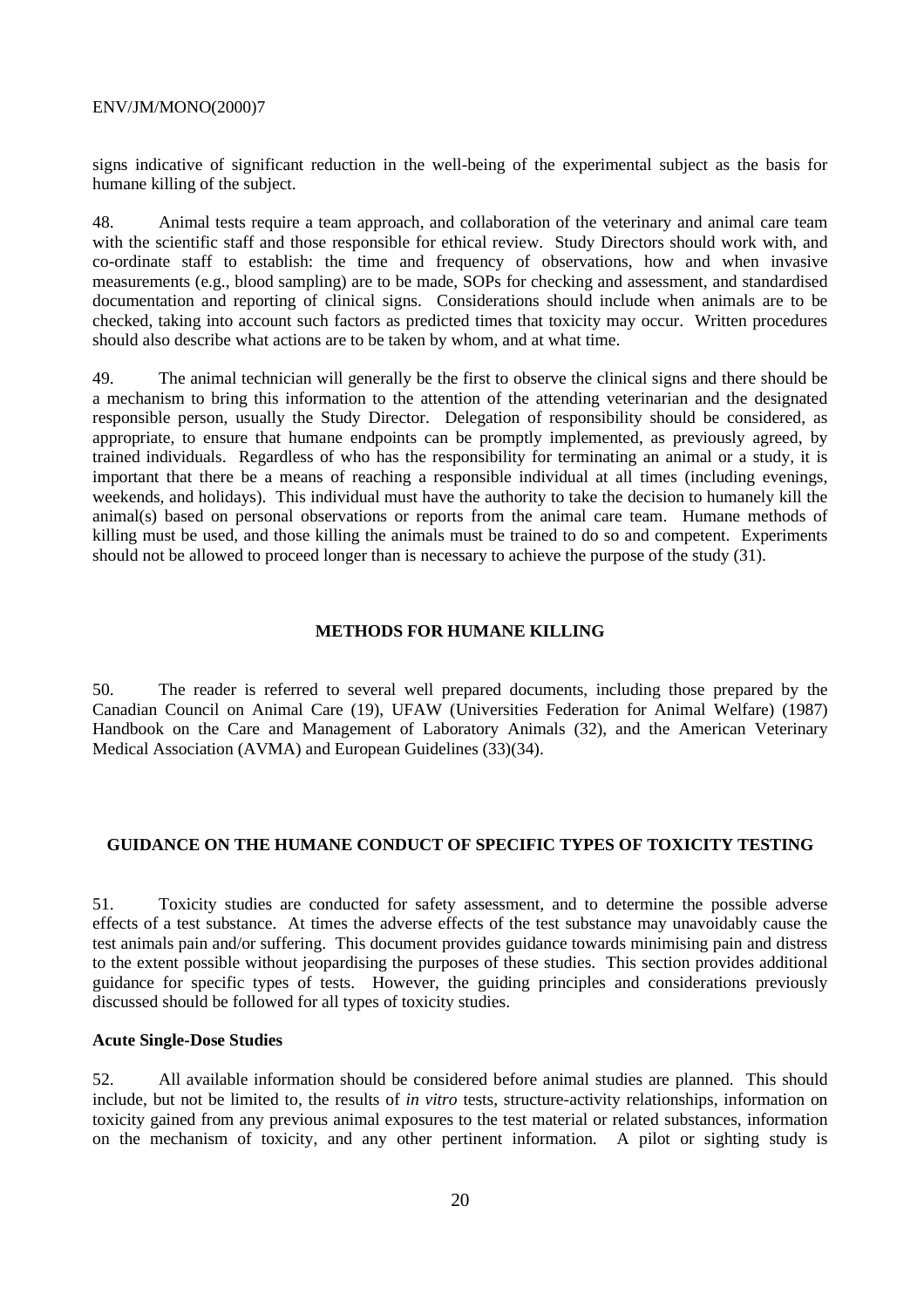recommended when it is not possible to predict reliably the dose(s) of a substance that are likely to cause adverse effects. Dosing animals sequentially may prevent exposure of more animals than necessary to the toxic effects of the substance under test.

53. Multiple observations of the animals should be made during the first few hours after dosing in initial single-dose studies. Critical clinical signs that require an informed decision on whether or not to humanely kill an animal for humane reasons shortly after dosing would include: convulsions, gasping, cyanosis, vocalisation, a conscious animal unable to move, or signs of similar significance to the animal's immediate well-being. If the animal is not conscious, it is assumed there is no pain and distress and in that case it is appropriate to observe the animal to determine if it will recover. All clinical signs must also be evaluated for severity and consideration should be given to whether and how rapidly the animal is recovering.

54. OECD Test Guidelines do not require death as an endpoint. Animals humanely killed during the test will be regarded as dosage-dependent deaths.

55. Three alternative test methods (Guidelines 420, 423, and 425) to the traditional acute oral toxicity test have been adopted by the OECD. One of these, the Fixed Dose Procedure (Guideline 420), is a refinement of the traditional acute oral test in that it requires fewer, but fixed, dosage groups to be tested, and thus fewer animals. It also employs non-lethal endpoints to determine the toxicity of the test substance. Two other methods, the Acute Toxic Class Method (Guideline 423) and the Up-and-Down Procedure (Guideline 425), use impending death as the only endpoint. These tests provide similar information as the traditional test, but require fewer animals. They similarly recommend humanely killing animals that are moribund or obviously in pain and showing signs of severe and enduring distress.

56. If there is prior information that the test material may be highly toxic, there should be strong scientific justification for further animal testing, and a step-wise testing procedure using individual animals should be followed. Acute oral toxicity testing should not be done to confirm that a material is highly toxic if this judgement can be made based on other information.

57. Table 1 provides a summary of the types of clinical signs that were observed most frequently in the international validation study of the Acute Toxic Class Method.

## **Ocular Irritation Studies**

58. All guidance provided for acute studies should be followed. As with other types of studies, all information available should be considered before animal studies are conducted. For ocular studies this should include, but not be limited to, results of *in vitro* tests, structure-activity relationships, pH <2 or >11.5, acute dermal toxicity, dermal irritation/corrosion studies, and information on toxicity gained from any previous animal exposures to the test substance or related substances. Test Guideline 405, updated in 2000 , includes a testing strategy that addresses these considerations prior to animal testing. Ocular irritation studies should not be done to confirm that a material is severely irritating if this conclusion can be made based on other information. It is recognised that this provides only general guidance and does not predict irritation for all types of materials. In particular, dermal irritation may not predict eye irritation. The pH of the test sample should also be considered in conjunction with other information such as alkaline or acid reserve and osmolarity. Both of these factors have been recognised by regulatory agencies and others to mitigate pH effects (35)(36)(37)(38). If available information strongly suggests the material may be a severe irritant, there should be strong scientific justification for animal testing, and a step-wise testing procedure using individual animals should be followed.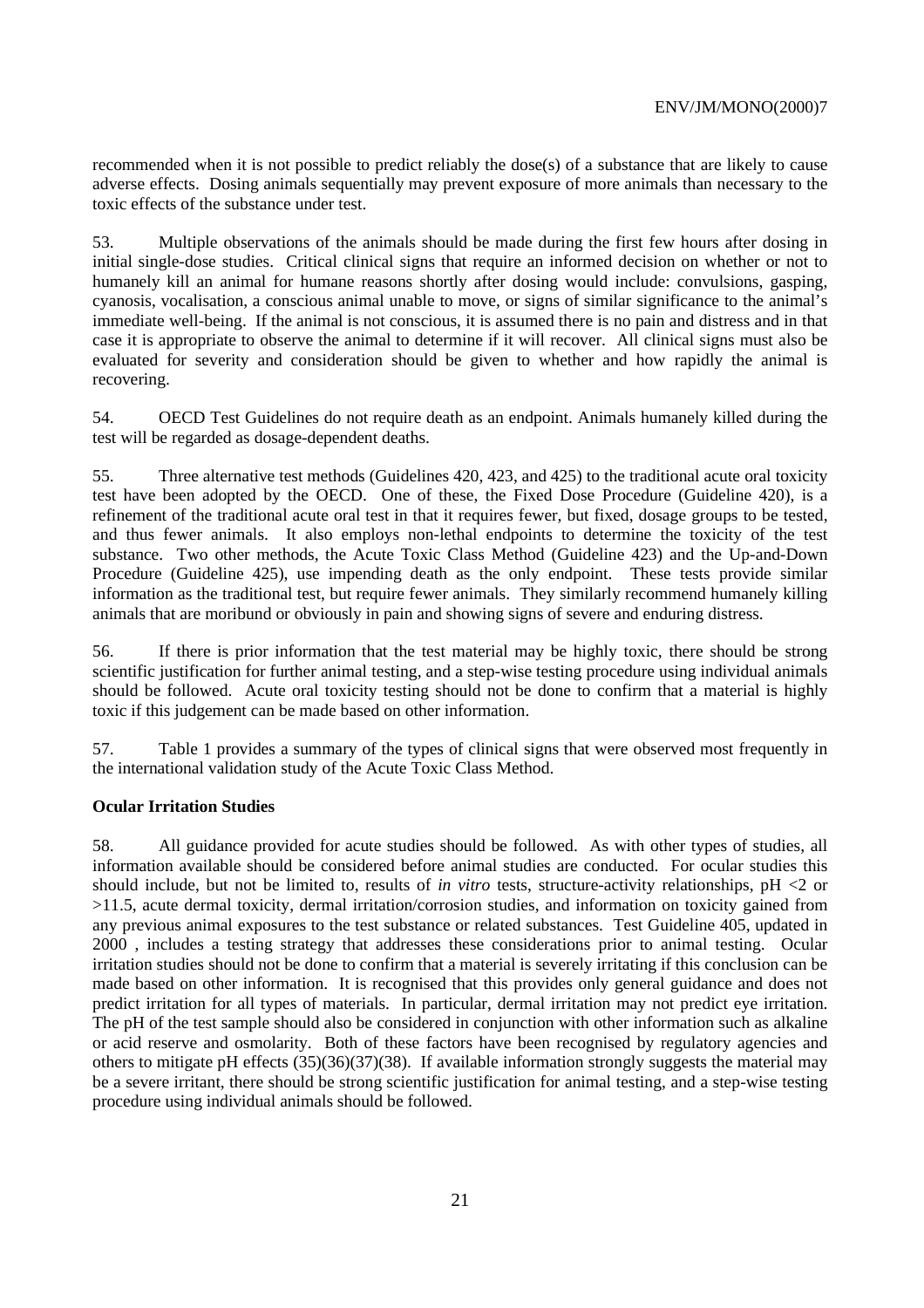59. If a pronounced response is produced in one animal, the substance should be classified as a severe irritant with no further testing.

60. Critical clinical signs that require an informed decision on whether or not to humanely kill an animal shortly after dosing are those listed above for all acute studies (Table 1). For eye irritation endpoints, if no ocular lesions have developed after three full days post installation, the animals can be removed from the study because further evaluation is not required. Local anaesthetics should be considered for use wherever possible (28) keeping in mind that they may affect the extent of irritation by compromising clearing of substances by the normal blink and tearing reflexes.

## **Systemic Repeated-Dose Studies**

61. The guiding principles and considerations previously discussed should be followed for systemic, repeat-dose toxicity studies. All available data from acute studies should be used in the design of the study so as to determine the earliest endpoints that will not jeopardise the scientific integrity of the data but will minimise pain and suffering.

62. In studies involving repeated dosing, when an animal shows clinical signs that are progressive, leading to further deterioration in condition, an informed decision as to whether or not to humanely kill the animal should be made. The decision should include consideration as to the value of the information to be gained from the continued maintenance of that animal on study relative to its overall condition. If a decision is made to leave the animal on test, the frequency of observations should be increased, as needed. It may also be possible, without adversely affecting the purpose of the test, to temporarily stop dosing if it will relieve the pain or distress, or reduce the test dose.

## **Reproductive Toxicity Studies**

63. The general guiding principles as described for acute and systemic toxicity studies should be followed. Offspring with abnormalities that could affect their quality of life should not be used for subsequent pairings.

## **Sensitisation Studies**

64. All general guiding principles, as described above, should be followed. In testing for immunemediated reactivity, animals are typically challenged after preparative immunisation. If anaphylactic responses are observed in more than one animal, additional animals should not be challenged at that dose.

#### **Chronic Toxicity and Carcinogenicity Studies**

65. Apart from possible treatment-related effects, in chronic experiments, a considerable number of animals will develop spontaneous disease and other pathologies (39)(40). In full life-span experiments, in the absence of lethal treatment-related effects, all animals will eventually die of spontaneous disease (see many general and species/strain specific references). Animal care should also be directed toward reducing the discomfort caused by these spontaneous conditions. The extent of this intervention will depend on the specific nature of the experiment. In practice, in rodent studies veterinary intervention is restricted to routine animal care (e.g., cutting of overgrown incisors). In most instances timely humane killing is the only means of terminating the pain and distress when chemical analgesia cannot be used. As is currently the situation in non-rodent studies (e.g., dogs; primates), the veterinarian may need to provide a greater level of intervention for routine treatment of individual animals.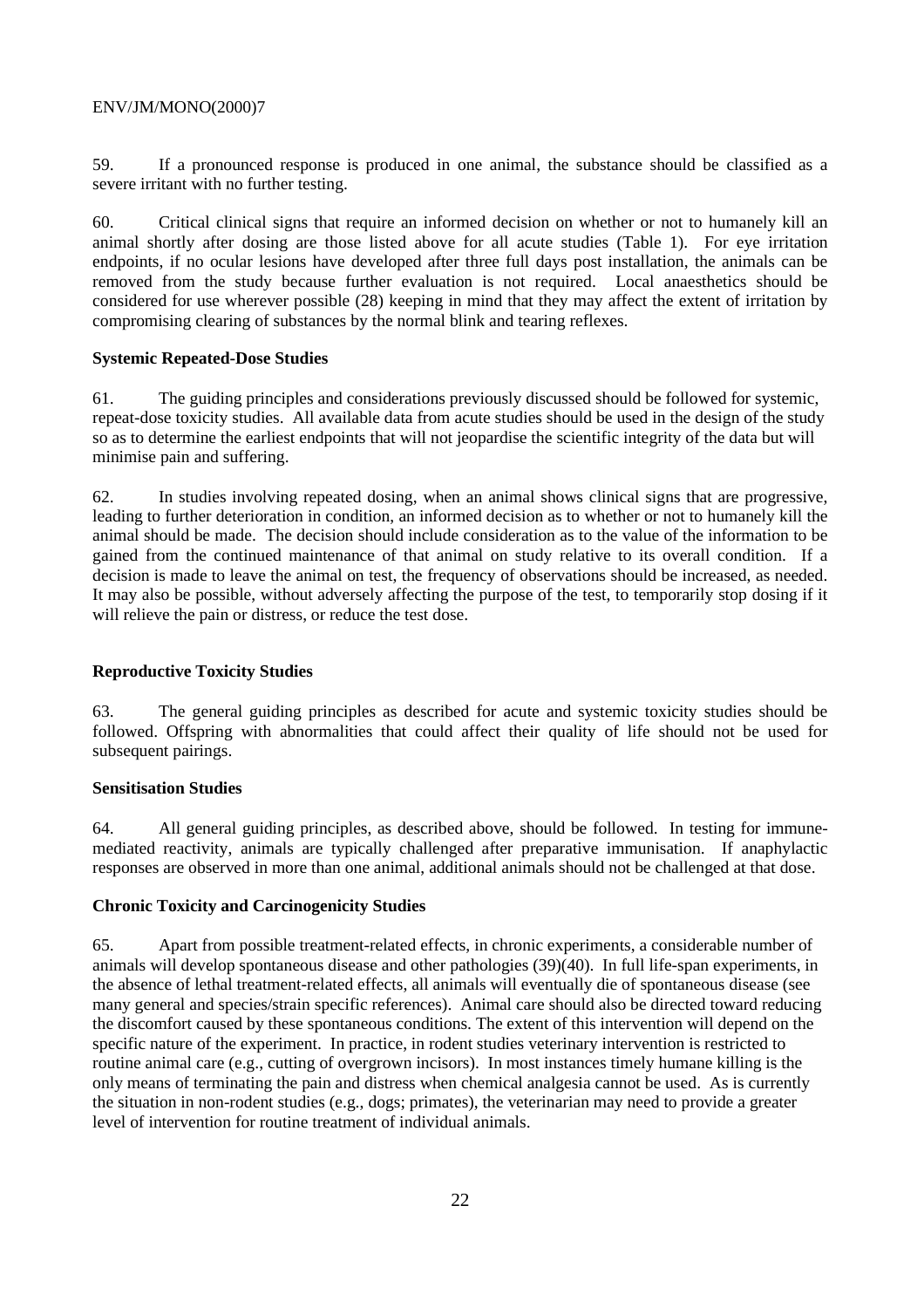66. In general, if continuing pain and distress are apparent, if the prospect of recovery is poor, or if the condition is likely to interfere with the experiment, an informed decision as to whether or not to humanely kill the animal should be made. Should a severe health disorder develop in a group of animals, termination of the experiment or the affected dose group(s) should be considered.

67. A sensitive, objective sign of health problems and of pain and distress is the body weight of individual animals. Weight loss may point to wasting diseases (cancer, chronic renal disease, etc.), pain and distress, or inability to eat (incisor overgrowth for instance). It is therefore recommended that the animal be weighed at least weekly (rodent studies). The body weight must be compared not only with the weight of the previous week, but also with the highest weight known for that animal in order to detect chronic wasting. Additional considerations are the general appearance of the animal and the presence of any conditions that might cause weight gain, such as large tumours.

## **REFERENCES**

- (1) Russell, W.M.S., Burch, R.L. (1959). The Principles of Humane Experimental Technique. London UK: Methuen. 238 pp.
- (2) Stokes, W.S. (2000). Reducing Unrelieved Pain and Distress in Laboratory Animals Using Humane Endpoints. ILAR J 41, 59-61.
- (3) Carstens, E., Moberg, G.P. (2000). Recognizing pain and distress in laboratory animals. ILAR J 41:62-71.
- (4) Toth, L.A. (2000). Moribund Condition as an Endpoint for Animals Used in Research and Testing. ILAR J 41, 72-79.
- (5) Morton, D.B. (2000). A Systematic Approach for Establishing Humane Endpoints. ILAR J 41:80- 86.
- (6) Wallace, J. (2000). Humane Endpoints and Cancer Research. ILAR J 41, 87-93.
- (7) Dennis, M. (2000). Humane Endpoints for Genetically Engineered Animal Models. ILAR J 41:94- 98.
- (8) Olfert, E.D., Godson, D.L. (2000). Humane Endpoints for Infectious Disease Animal Models. ILAR J 41:99-104.
- (9) Hendriksen, C.F.M., Steen, B. (2000). Refinement of Vaccine Potency Testing with the Use of Humane Endpoints. ILAR J 41:105-113.
- (10) Sass, N. (2000). Humane Endpoints and Acute Toxicity Testing. ILAR J 41:114-123.
- (11) Stokes, W.S. (2000). Humane Endpoints for Laboratory Animals Used in Toxicity Testing. In: Progress in the Reduction, Refinement and Replacement of Animal Experimentation . Balls, M., Van Zeller, A.M., Halder. M.,(Eds). Amsterdam:Elsevier
- (12) Hendriksen, C.F.M., Morton, D.B.. (1999). Eds, Humane Endpoints in Animal Experiments for Biomedical Research. Proceedings of the International Conference, 22-25 Nov 1998 Zeist, The Netherlands. Royal Soc Med. London, 150 pp. ISBN 1-85315-429-6
- (13) Ciralli, F., DeAcetis,L., Alleva.E, (2000) Refined Ethological Techniques Provide Lower Suffering Methods for Measuring the Response of Rodents to Painful Stimuli. Progress in the Reduction, Refinement and Replacement of Animal Experimentation. Balls, M., Van Zeller, A.M., Halder. M.,(Eds). Amsterdam:Elsevier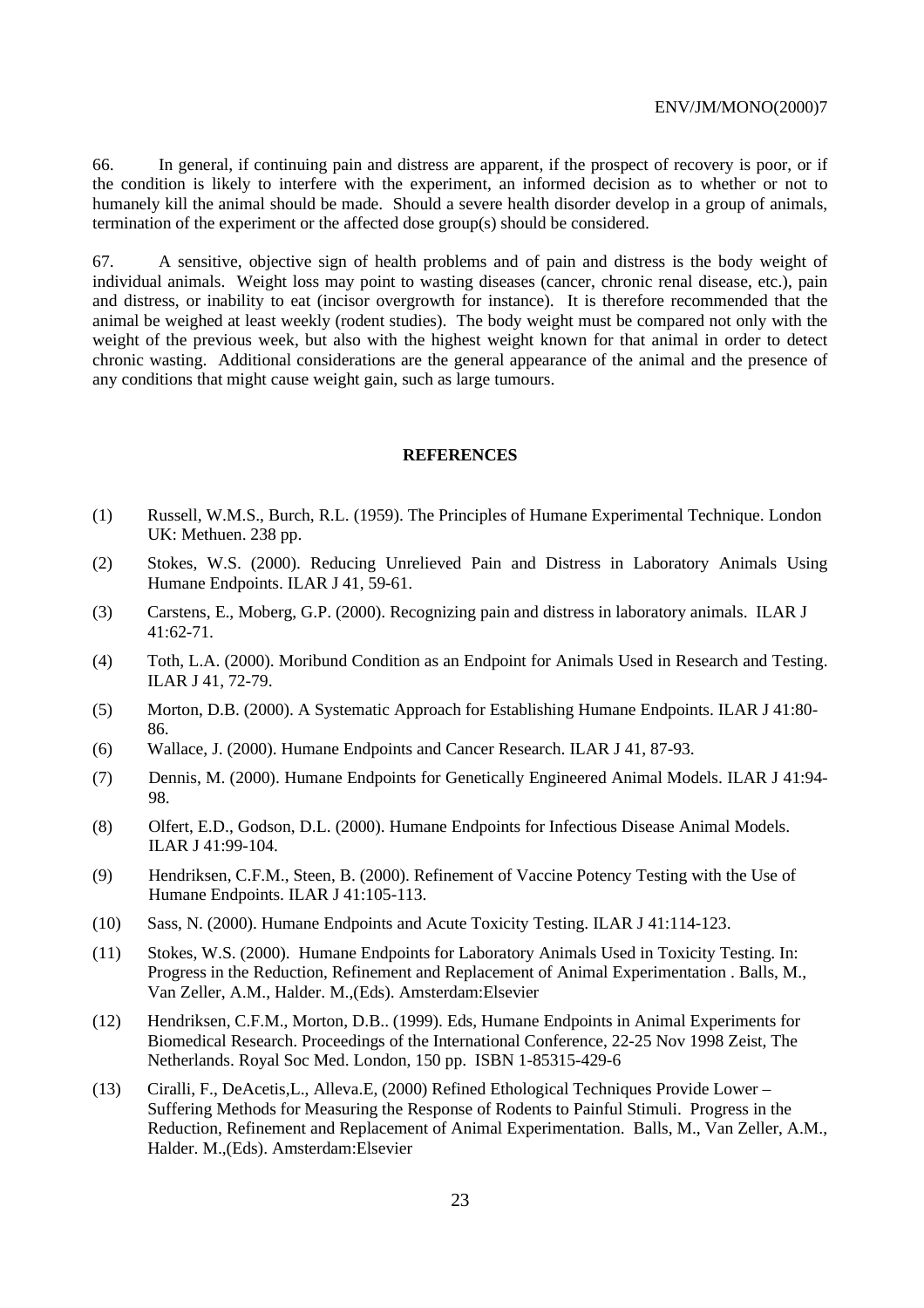- (14) International Association for the Study of Pain. (1994). Classification of Chronic Pain, Descriptions of Chronic Pain Syndromes and Definitions of Pain Terms. IASP Press, Seattle. 222 pp.
- (15) Wiepkema P.R., Koolhaas, J.M. (1993). Stress and Animal Welfare. Animal Welfare 2, 195-218.
- (16) National Research Council. Pain and Distress in Laboratory Animals. Washington DC. National Academy Press, 1992.
- (17) Wiepkema, P.R.. (1997). The Emotional Vertebrate. In Animal Consciousness and Animal Ethics, Perspectives From The Netherlands, eds. Dol, M., Kasanmoentalib, S., Lijmbach, S., Rivas, E., van den Bos, R. Assen, the Netherlands. Pp. 93-102.
- (18) Canadian Council on Animal Care (1993). Guide to the Care and Use of Experimental Animals, Vol. 1,  $2^{nd}$  Ed. Chapter X. Control of Animal Pain in Research, Teaching and Testing, Section E – Signs of Pain and Distress. [http://www.ccac.ca/english/guidesmw/ch10e.doc]
- (19) Morton, D.B. (1997). A Scheme for the Recognition and Assessment of Adverse Effects. In, Animal Alternatives, Welfare and Ethics. Eds., van Zutphen, L.F.M., Balls, M. Publ. Elsevier, Amsterdam. Pp. 235-241. ISBN 0-444-82424-3..
- (20) Canadian Council on Animal Care (1998). Guidelines on Choosing an Appropriate Endpoint in Experiments Using Animals for Research, Teaching, and Testing. Canadian Council on Animal Care, Ottawa, Canada.
- (21) Soothill, J.S., Morton, D.B., Ahmad, A. (1992). The  $HID<sub>50</sub>$  (Hypothermia Inducing Dose (50): An Alternative to the  $LD_{50}$  for the Measurement of Bacterial Virulence. Intl. J. Exptl. Pathol.  $75$ , 95-98.
- (22) Wong, J.P., Saravolac, E.G., Clement, J.G., Nagata, L.P. (1997). Development of a Murine Hypothermia Model for Study of Respiratory Tract Influenza Virus Infection. Lab. Animal Sci. 47(2), 143-147.
- (23) Rao, G.N., Edmondson, J. (1990). Tissue Reaction to an Implantable Identification Device in Mice. Toxicol. Pathol. 18(3), 412-416.
- (24) National Research Council (NRC) (1996). Recognition and Alleviation of Pain an Distress in Laboratory Animals. National Academy Press, Washington, D. C.
- (25) Tomasovic, S.P., Coghlan, L.G., Gray, K.N., Mastromarino, A.J., Travis, E.L. (1988). IACUC Evaluation of Experiments Requiring Death as an End Point: a Cancer Centre's Recommendations. Lab. Animals 17, 31-34.
- (26) Toth, L.A. (1997). The Moribund State of an Experimental Endpoint. Contemporary Topics. The American Association for Laboratory Animal Science, 36(3), 44-48.
- (27) Montgomery C.A. Jr. (1990). Oncological and Toxicological Research; Alleviation and Control of Pain and Distress in Laboratory Animals. Cancer Bull., 42, 230-237.
- (28) Wallace, J., Sanford, J., Smith, N.W., et al. (1990). The assessment and Control of the Severity of Scientific Procedures on Laboratory Animals. Lab. Animals 24(2), 97-130.
- (29) Sanford, J., Ewbank, R., Molony, V., et al. (1986). Guidelines for the Recognition and Assessment of Pain in Animals. Veterin. Rec. 118(12), 334-338.
- (30) FELASA Working Group on Pain and Distress. (1994). Pain and Distress in Laboratory Rodents and Lagomorphs. Report of the Federation of European Laboratory Animal Science Associations (FELASA) Working Group on Pain and Distress accepted by the FELASA Board of Management November 1992. Lab. Animals 28, 97-112.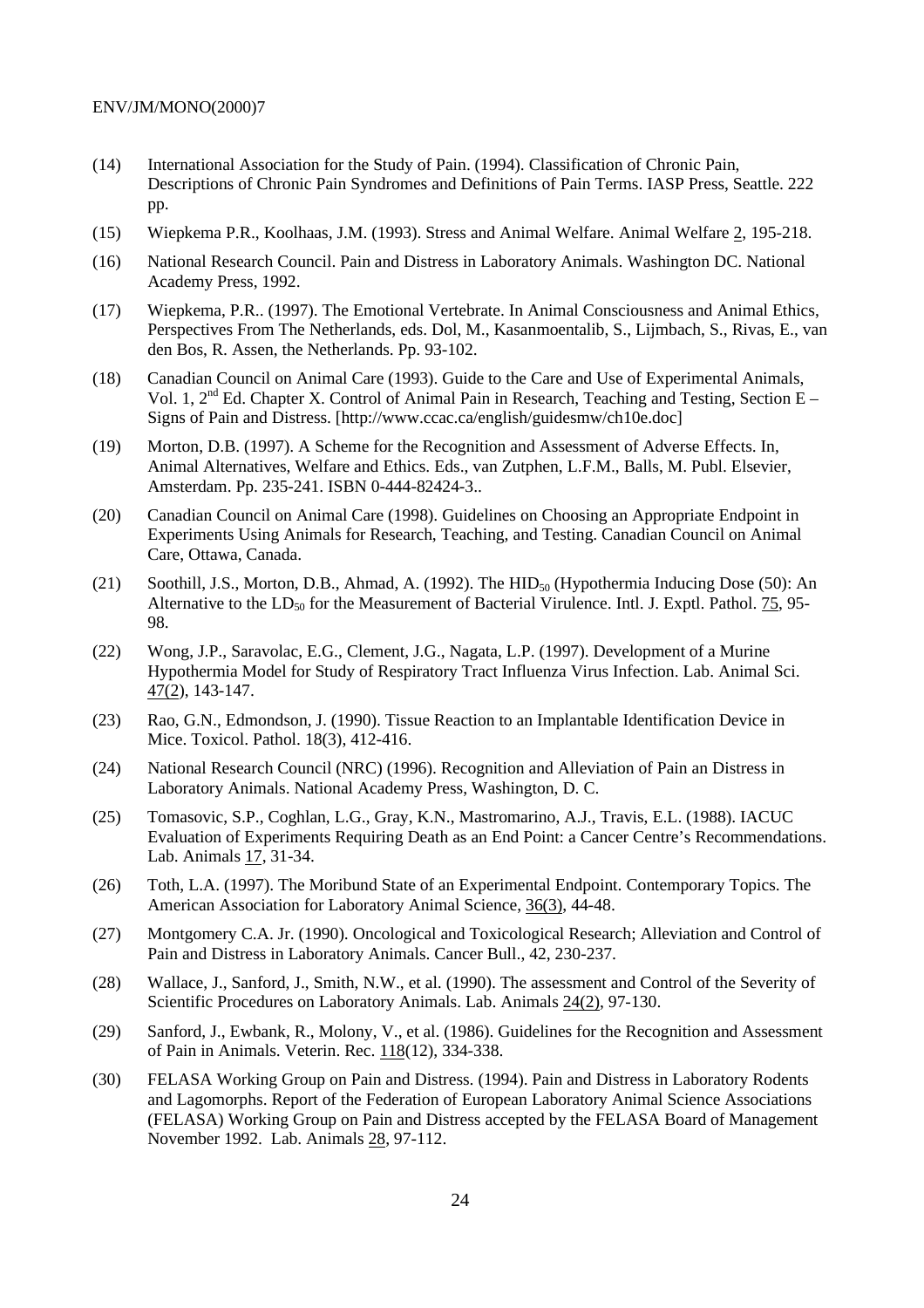- (31) Kuijpers, M.H.M., Walvoort, H.C. (1991). Discomfort and Distress in Rodents During Chronic Studies in Animals in Biomedical Research. In, Animals in Biomedical Research, Replacement, Reduction and Refinement: Present Possibilities and Future Prospects, Eds. Hendriksen, C.F.M., Koëter, H.W.B.M., Elsevier, Amsterdam. Pp. 247-263, ISBN 0-444-81417-5.
- (32) UFAW (Universities Federation for Animal Welfare) (1987) Handbook on the Care and Management of Laboratory Animals. 6<sup>th</sup> edition. New York:Churchill Livingstone.
- (33) Close, B., Banister, K., Baumans, V., Bernoth, E.-M., Bromage, N., Bunyan, J., Erhardt, W., Flecknell, P., Gregory, N., Hackbarth, H., Morton, D., Warwick, C. (1996). Recommendations for Euthanasia of Experimental Animals: Part 1. Lab. Animals 30: 293-316.
- (34) Close, B., Banister, K., Baumans, V., Bernoth, E.-M., Bromage, N., Bunyan, J., Erhardt, W., Flecknell, P., Gregory, N., Hackbarth, H., Morton, D., and Warwick, C. (1997). Recommendations for Euthanasia of Experimental Animals. Part 2. Lab. Animals, 31, 1-32.
- (35) Gupta, K.C., Chambers, W.A., Green, S., Hill, R.N., Hurley, P.M., Lambert, L.A., Liu, P.T., Lowther, D.K., Seabaugh, V.M., Springer, J.A., et al., (1993). An Eye Irritation Test Protocol and an Evaluation and Classification System. Fd. Chem. Toxic., 31,117-121.
- (36) Hurley, P.M., Chambers, W.A., Green, S., Gupta, K.C., Hill, R.N., Lambert, L.A., Lee, C.C., Lee, J. K., Liu, P. T., Lowther, D.K., Roberts, C.D., Seabaugh, V.M., Springer, J.A., Wilcox, N.L. (1993). Screening Procedures for Eye Irritation. Fd Chem. Toxic., 31, 87-94.
- (37) Murphy, J.C., Osterberg, R.E., Seabaugh, V.M., Gierbower, G.W. (1982). Ocular Irritancy Responses to Various pHs of Acids and Bases With and Without Irrigation. Toxicology 23, 281- 291.
- (38) Neun, D.J. (1993). Effects of Alkalinity on the Eye Irritation Potential of Solutions Prepared at a Single pH. J. Cut. Ocular Toxicol. 12, 227-231.
- (39) Arnold, D.L., Charbonneau, S.M., Zawidzka, Z.Z., Grice, H.C. (1977). Monitoring Animal Health During Chronic Toxicity Studies. J. Environ. Pathol. Toxicol. 1, 227-239.
- (40) Arnold, D.L., Grice, H.C. (1990). Health Monitoring and Clinical Examinations. In: Handbook of *In Vivo* Toxicity Testing, Eds. D.L. Arnold, D.L., Grice, H.C., Krewski, D.R., Academic Press, San Diego, pp. 449-461.
- (41) Schlede,E., Gerner,I., Diener ,W. (2000). The Use of Humane Endpoints in Acute Oral Toxicity Testing. In, Progress in the Reduction, Refinement and Replacement of Animal Experimentation. Eds: Balls, M, , A.-M., Halder, M. Amsterdam: Elsevier.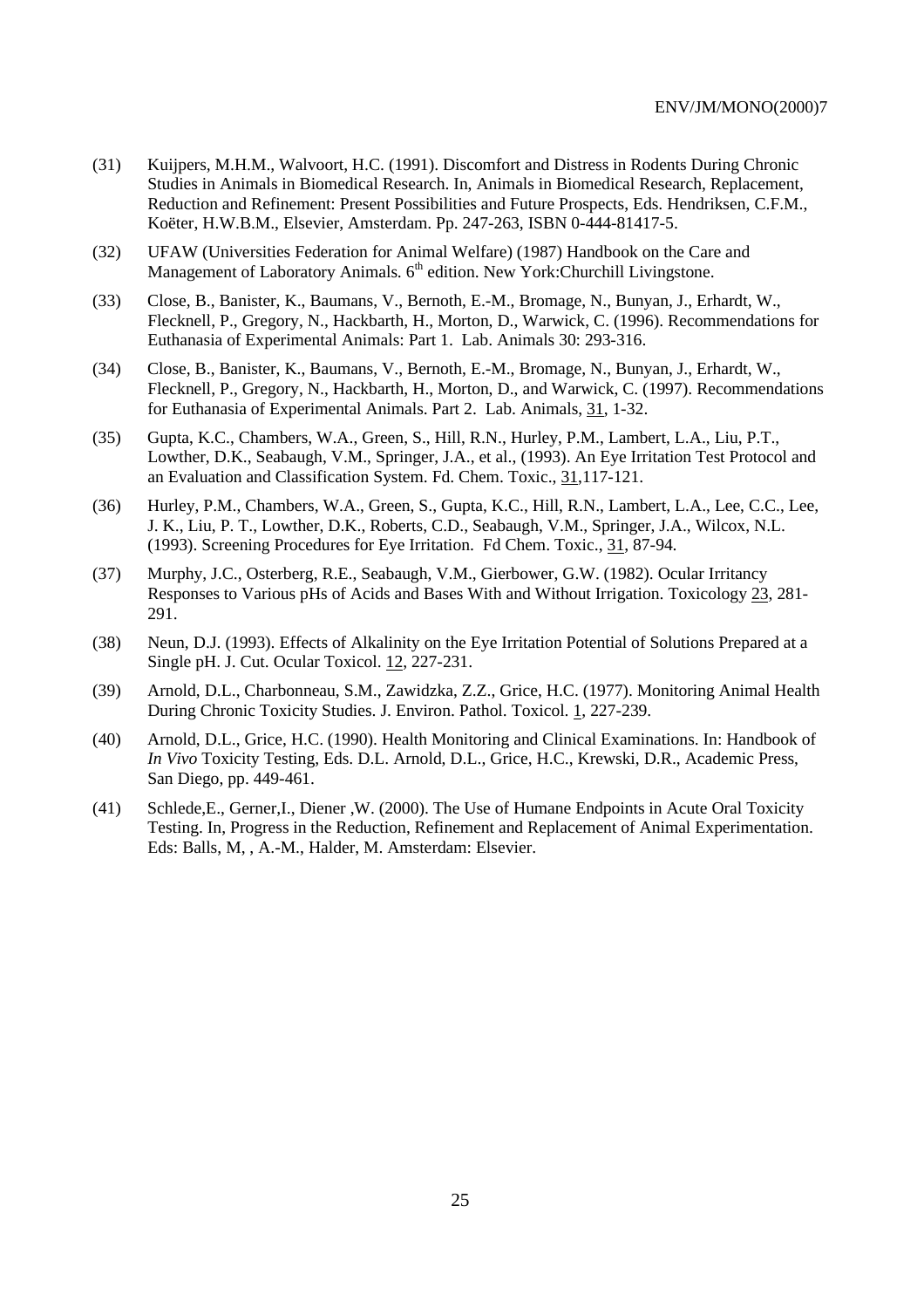| Clinical sign    | Number        | Dead/Moribund | $\%$ |
|------------------|---------------|---------------|------|
|                  | of rats $(1)$ | rats $^{(2)}$ |      |
| Convulsion,      |               |               |      |
| - unspecified    | 43            | 43            | 100  |
| - clonic         | 218           | 207           | 95   |
| - tonic          | 96            | 79            | 82   |
| - tonic-clonic   | 125           | 122           | 98   |
| - saltatory      | 10            | 10            | 100  |
| Lateral position | 223           | 177           | 79   |
| Tremor           | 389           | 296           | 76   |
| Gasping          | 143           | 108           | 76   |
| Vocalisation     | 97            | 79            | 81   |

## **Table 1: Summary of clinical signs observed in rats during the validation studies of the Acute Toxic Class Method\***

\*from (Schlede et al. See reference N° 41)

 $<sup>(1)</sup>$  Number of rats: number of animals showing the observation out of the total number of 3942.</sup>

 $^{(2)}$  Dead animals: last clinical signs before found dead; Moribund animals: last clinical signs before humane killing.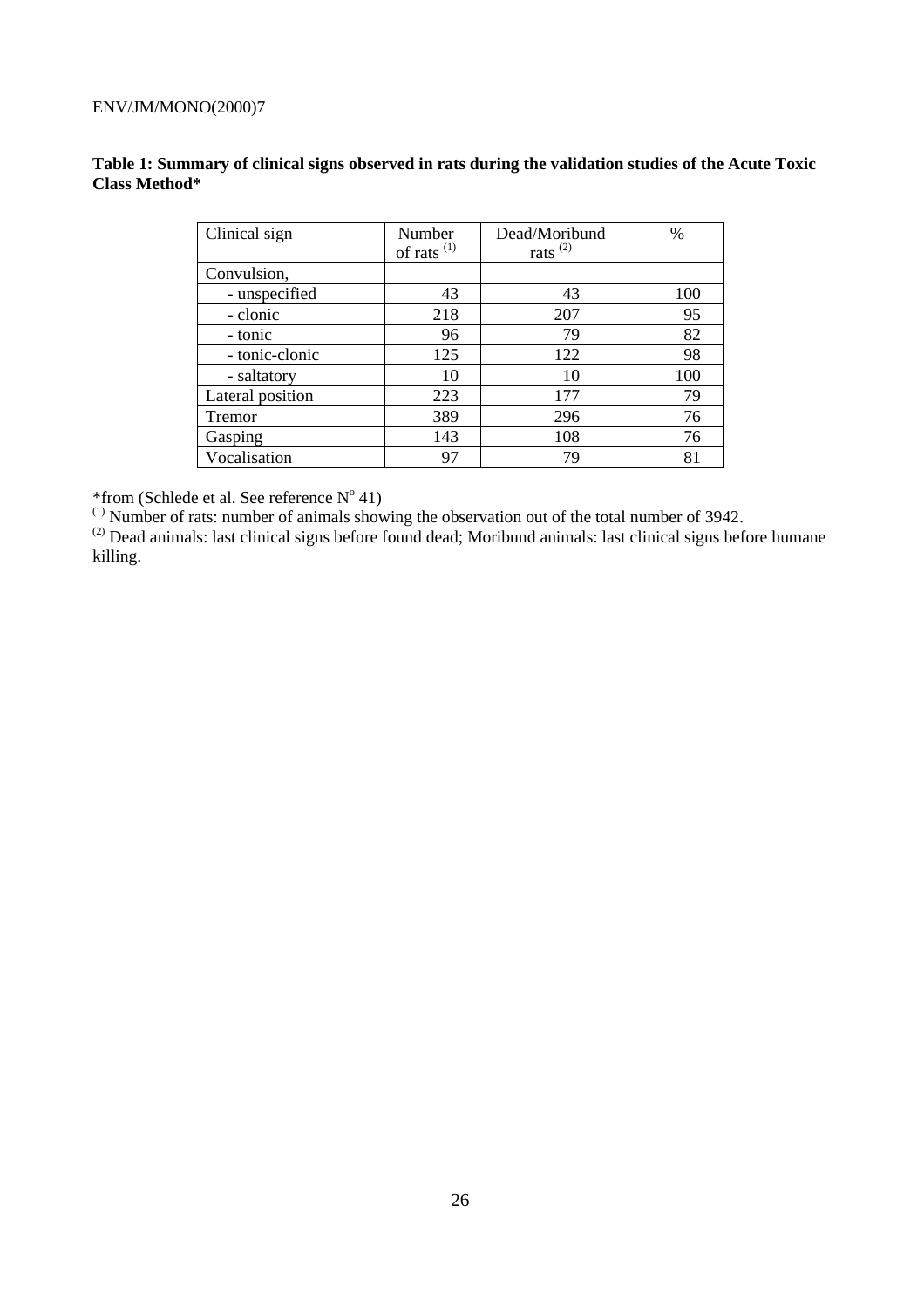# **ANNEX 1**

## **List of Nominated National Experts to the Nominated Expert Meeting on Harmonisation of Criteria Indicative of Severe Suffering of Experimental Animals Zeist, The Netherlands 19th-20th November 1998**

| <b>ALLEMAGNE/GERMANY</b>                                  |                                                 |
|-----------------------------------------------------------|-------------------------------------------------|
| Dr. GUBER Franz                                           | Tel: 49 75 31 243 46                            |
| Schuetzenstrasse 14                                       | Fax: 49 41 1 422 7070                           |
| Postfach 10 01 25                                         | Email: altex@bluewin.ch                         |
| D-78462                                                   |                                                 |
| Dr. SCHLEDE Eva                                           | Tel: 49 30 84123296                             |
| Bg VV Federal Institute for Health                        | Fax: 49 30 8412 3851                            |
| Protection of Consumers & Vet Medicine                    | Email: e.schlede@bgvv.de                        |
| Postfach 330013                                           |                                                 |
| D 14191 Berlin                                            |                                                 |
| Dr. SAUER Ursula                                          | Tel: 49 89 6002910                              |
| <b>Academy for Animal Welfare</b>                         | Fax: 49 89 60029115                             |
| Spechtstr. 1                                              | Email: akademie.fuer.tierschutz@muenchen.org.de |
| D-85579 Neubiberg                                         |                                                 |
| <b>CANADA/CANADA</b>                                      |                                                 |
| Dr. GAUTHIER Clément                                      | Tel: 1 613 238 4031                             |
| <b>Executive Director</b>                                 | Fax 1 613 238 2837                              |
| Canadian Council on Animal Care                           | Email: Rfauteaux@bart.ccac.ca                   |
| 315-350 Albert Street                                     |                                                 |
| Ottawa, ON K1R 1B1                                        |                                                 |
|                                                           |                                                 |
|                                                           |                                                 |
| <b>ESPAGNE/SPAIN</b>                                      |                                                 |
| Professor CERVERO SANTIAGO Fernando                       | Tel: 34 91 885 45 95                            |
| Dpto de Fisiologia                                        | Fax: 34 91 88 54 807                            |
| Edificio de Medicina                                      | Email: Fernando.Cervero@uah.es                  |
| Universidad de Alcala de Henares<br>Madrid                |                                                 |
| <b>ETATS-UNIS/UNITED STATES</b>                           |                                                 |
| Dr. SASS Neil                                             | Tel: 1 301 594 5800                             |
| <b>US Food and Drug Administration</b>                    | Fax: 1 301 827 1236                             |
| Center for food Safety & Applied Nutrition                | Email: nls@vm.cfsan.fda.gov                     |
| Division of Toxicological Research                        |                                                 |
| $(HFS-505)$                                               |                                                 |
| 8301 Muirkirk Road, MOD-1                                 |                                                 |
| Laurel, MD 20708                                          |                                                 |
| Dr. STOKES William                                        | Tel: 1 919 541 7997                             |
| <b>National Toxicology Programme</b>                      | Fax: 1 919 541 0947                             |
| $(MD-EC17)$                                               | Email: stokes@niehs.nih.gov                     |
| <b>NIEHS</b>                                              |                                                 |
| 11 TW Alexander Drive<br>Research Triangle Park, NC 27709 |                                                 |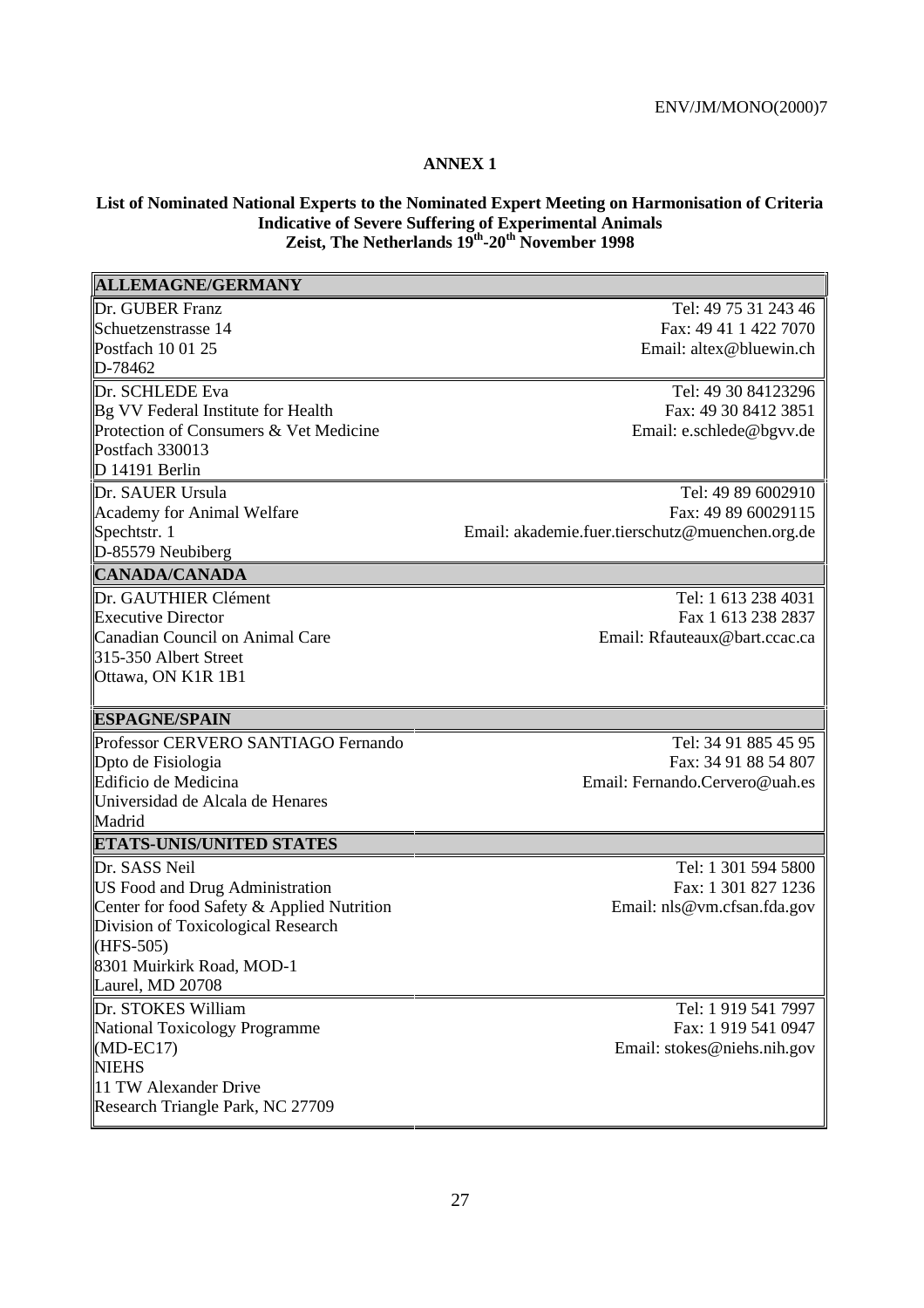## **FRANCE/FRANCE**

Dr. LAROQUE Phillipe Head of Pathology Dept Laboratories Merck Sharp et Dohme Chibret Route de Marsat, B.P.134 63203 Riom Cedex 9 Dr. SCHORSCH Frédéric **INERIS** 

Dept Toxicology-Ecotoxicology Parc Technologique ALATA B.P.2 60550 Verneuil-en Halatte

# **ITALIE/ITALY**

Dr. LAVIOLA Giovanni Laboratory of Organ and System Pathophysiology Instituto Supeiore di Sanita Viale Regina Elena,299 00161, Roma

#### **PAYS-BAS/THE NETHERLANDS**

DR. DORTLAND Paul Laboratory of Pathology and Immunology RIVM  $PO$  Box 1 3720 BA Bilthoven

Dr. Van IERSEL Arthur Institute' Centre of Alt. to Animal Testing Lab. for Medicines & Medical Devices Nat. Inst. of Public Health & Environ. P.O. Box 1 3720 BA Bilthoven

Dr. FENTENER VAN VLISSINGEN Martje Animal Welfare Officer **POB 360** 3700 AJ ZEIST

## **ROYAUME -UNI/UNITED KINGDOM**

Dr. MORTON David University of Birmingham Edgbaston Birmingham B15 2TT

Tel: 33 4 73 63 49 97 Fax: 33 4 73 38 56 91 Email: phillipe.laroque@merck.com

Tel: 33 3 44 55 63 13 Fax: 33 3 44 55 66 05 Email: Frederic.Schorsch@INERIS.fr

> Tel: 39 06 4990 2105 Fax: 39 06 4957 821 Email:laviola@iss.it

Tel: 31 30 27 7426 81 Fax: Fax: 31 27 42 744 Email: p.dortant@RIVM.nl30

Tel: 31-30 27 420 56 Fax: 31-30 27 444 21 Email: aaj.van.iersel@rivm.nl

Tel: 31 30 694 44 82 Fax: 39 06 4957 821 Email: Fentener@voeding.tno.nl

Tel: 44 121 414 3616 Fax: 44 121 414 6979 Email: d.b.morton@bham.ac.uk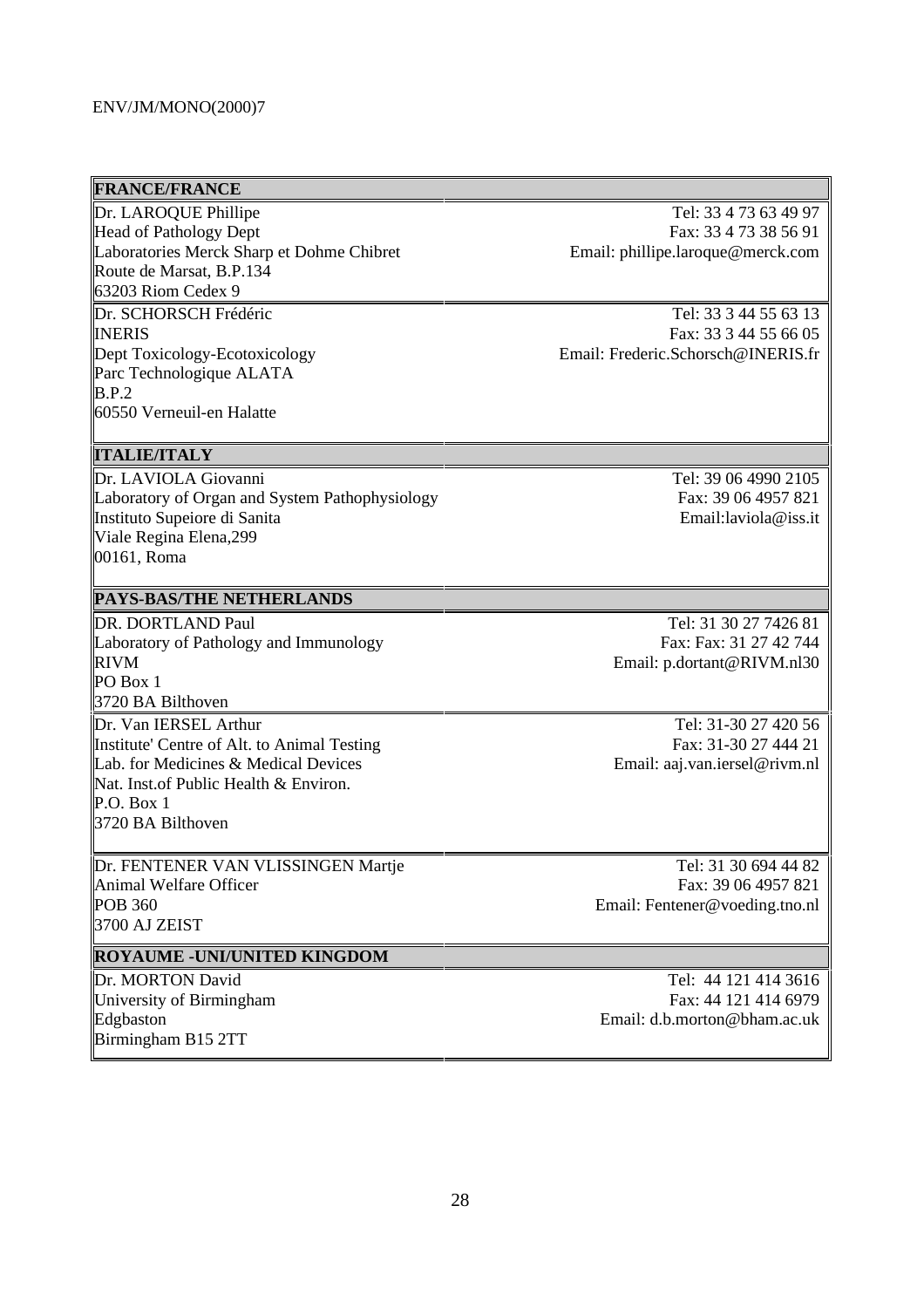Dr. GREENOUGH Rick Director of Toxicology Inversk Research International Tranet Edinburg EH33 2NE Scotland

Mrs. HOLGATE Barbara Zeneca Mereside Alderly Park Macclesfield Cheshire SK10 5TJ

# **BIAC**

Dr. STITZEL Katherine Proctor and Gamble Miami Valley Laboratory Cincinnati, Ohio 45069

# **SECRETARIAT**

Dr. KOËTER, Herman B.W.M. Environmental Health and Safety Division Environment Directorate 2, rue Andre Pascal 75775, Paris Cedex, France

Prof. GOLDBERG, Alan (consultant) Director Center for Alternatives to Animal Testing Johns Hopkins University Baltimore, MD 21212 USA

Tel: 44 1875 618 359 Fax: 44 1875 614 555 Email: Rick\_Greenough@SGSgroup.com

> Tel: 44 1625 512301 Fax: 44 1625 510111

Tel: 1 513 627 2965 Fax: 1 513 627 2188 Fax: STITZEL.KA@PG.com

Tel: +33-1 45 24 98 44 Fax: +33-1 45 24 16 75 Email: Herman.Koeter@oecd.org

> Tel: +410 223 1692 Fax: +410 223 1603 Email: Goldberg@jhsph.edu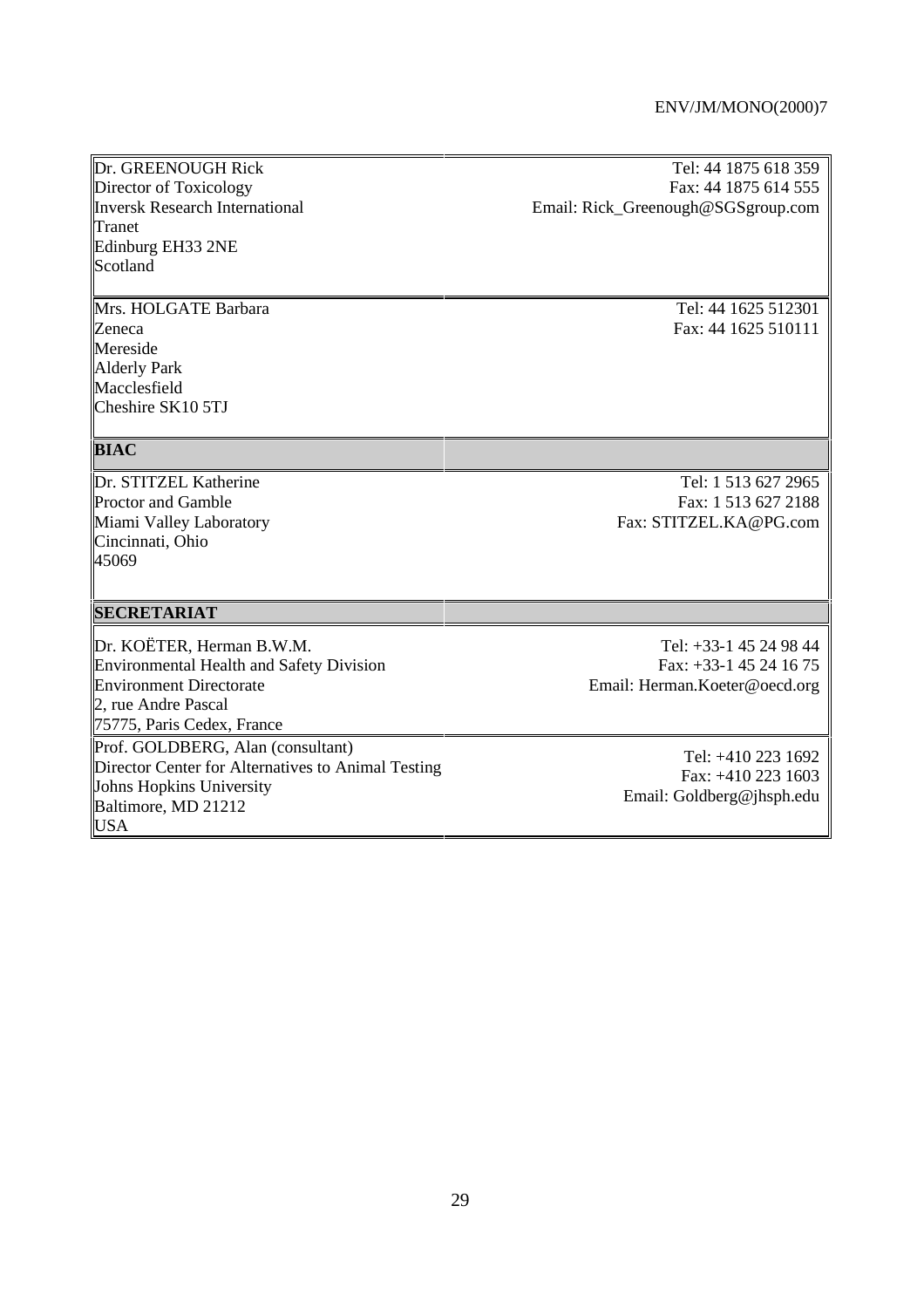# **ANNEX 2**

## **QUESTIONS TO DETERMINE WHETHER EARLIEST POSSIBLE ENDPOINTS HAVE BEEN SOUGHT**

(From: CCAC Guidelines on choosing an appropriate endpoint in experiments using animals for research, teaching, and testing (9)).

- what are the scientific justifications for using the proposed endpoint?
- have all existing relevant data been evaluated?
- what is the expected time course for the animals from the initial treatment to first signs of pain and/or distress, to the death of the animal?
- when are the effects to the animal expected to be the most severe?
- if the course of adverse effects cannot be determined prior to the start of the study, could they be developed through the conduct of a pilot study with appropriate observations by the animal care and veterinary staff?
- have a list of observations on which the endpoint will be based been developed?
- who will monitor the animal and maintain records of observations?
- has a chain for reporting observation findings been established?
- what will be the frequency of observations during the course of the study and during those times predicted to be critical for the animals?
- do the investigators, veterinary care, and animal care staffs have the training and experience necessary to perform the observations necessary to effectively and efficiently monitor the animals?
- what steps have been implemented to attend to animals which demonstrate severe signs and symptoms?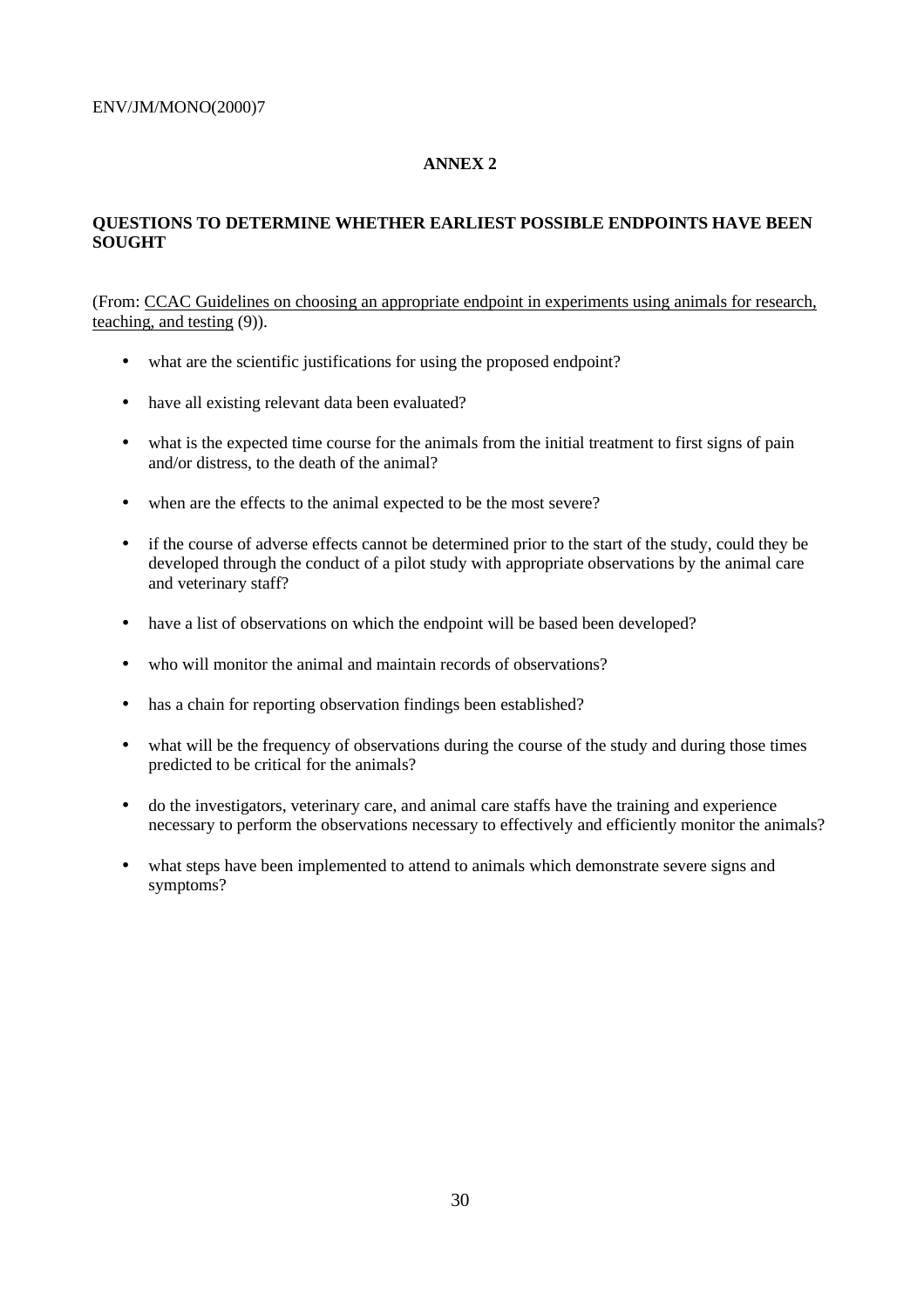## **ANNEX 3**

## **CLINICAL SIGNS AND CONDITIONS INDICATING THE NEED FOR CLOSER OBSERVATION OR HUMANE KILLING**

The following is a list of common conditions and clinical signs that may be indicative that an animal is experiencing pain and/or distress. The list is primarily based on observations in rats and mice, but many of the signs also apply to other mammals used in toxicity testing. Some of the signs are sufficient indications of severe pain, distress, or impending death, and will lead to a decision that the animal should be humanely killed. The majority of signs are not sufficient, by themselves, to support a decision to humanely kill the animal. However, they are indications of possible pain or distress, and the animals should be carefully examined for other signs which may, in combination, be indicative of severe pain or distress.

When one or more signs or conditions are observed, these should be documented with the dates of initial and subsequent observations and all treatments. If the animal is not humanely killed, a more detailed examination of the animal should be performed, the frequency of observation should be appropriately increased, and the cage or pen should be clearly marked, and the details noted in the records of the experiment.

The list is not all-encompassing because other clinical signs may occur. Animal care facilities should add other clinical signs and conditions that may be appropriate for specific studies.

#### **Abdominal rigidity:**

see Boarded abdomen. May be detected by holding a small animal up to ear and squeezing abdomen gently. If breathing stops then this is indicative of abdominal pain Causes may be peritonitis due to leakage of gut contents into the abdomen, or an inflamed abdominal organ, which are extremely painful.

## **Abortion:**

May be detected by foetal remains on bedding, blood on bedding, decrease in abdominal size.

#### **Agalactia:**

May be observed by no milk in stomachs of nursing rodents, or failure to express milk from the mammary gland. Young will die, and if not cross-fostered or provided with supplemental nutrition or milk, should be humanely killed.

#### **Anaemia:**

Indicates a loss of blood (through faeces, urine, reproductive tract) or poor red blood cell replenishment, to the extent that it produces clinical signs of laboured or decelerated breathing. (also discernible as pale membranes, pale ears and feet, dyspnea, hyperventilation).

#### **Analgesia:**

see Reflexes

#### **Anuria:**

No urine flow (anuria) due to renal failure (it may be reduced oligouria) but worth checking for urine retention (see below).

#### **Apathy:**

see Immobile/Inactive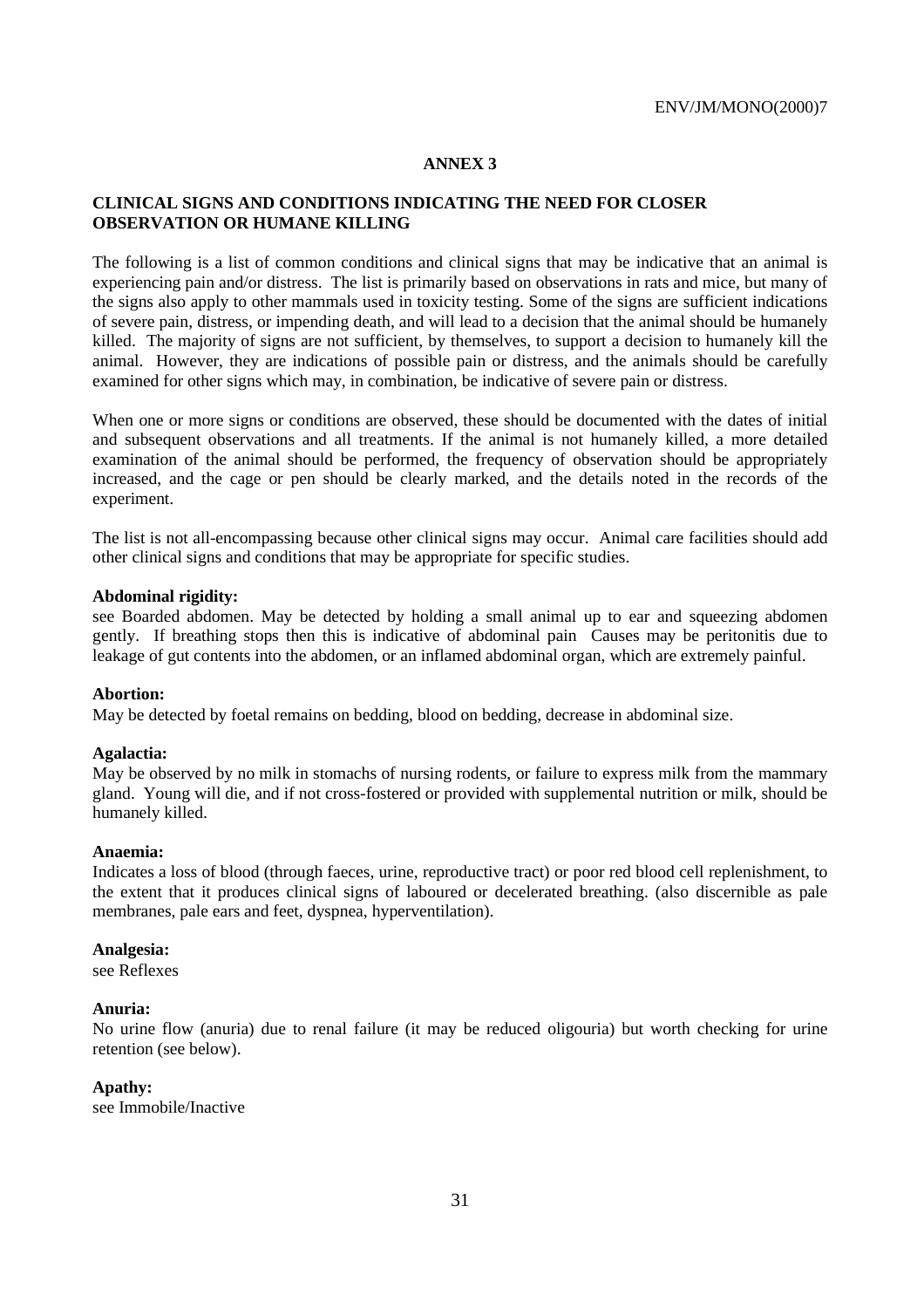### **Ataxia/incoordination/staggering/unbalanced:**

Due to neuromuscular co-ordination, weakness, or post seizure recovery period. Observe carefully and continue to check body weight.

#### **Bleeding from any orifice:**

see Anaemia. Some internal haemorrhaging may be detectable as blood escapes from natural orifices. The seriousness will depend on the amount and frequency of the bleeding (q.v. anaemia).

#### **Blepharospasm:**

see Eyelid closure. The cause is usually some damage to the eye and this should be investigated further. If incidental to the study (particularly when only one eye is affected) then veterinary advice should be sought and the animal may be treated or withdrawn from the study.

## **Blood in faeces or urine:**

see Anaemia.

#### **Blood around nose and eyes:**

In rodents, it is necessary to differentiate between blood and porphyrin secretion. It is often a stress-related condition in rodents, the secretions are not being removed by grooming. If it is blood, the presence in only one nostril may be a result of physical injury.

## **Boarded abdomen:**

see Abdominal rigidity.

#### **Body temperature, abnormal:**

Any alteration in body temperature could be accompanied by a lowered activity level. Hypothermia of more than 10% from normal body temperature may be associated with impending death.

#### **Body weight loss or emaciation**:

Particularly when bodyweight has decreased by more than 20% compared with control animals, or bodyweight has decreased by more than 25% over a period of 7 days or more. Usually accompanied by reduced or absence of food intake. Body condition should be determined as well as in chronic conditions (e.g. tumour growth) as body weight may stay the same or even increase, but loss of muscle and subcutaneous fat lead to a marked loss of body condition. This is detectable through feeling the pelvis and backbone, and one may see a square tail as muscle atrophy reveals the square shape of the vertebrae.

#### **Breathing difficulties (Dyspnea):**

This can be presented in a variety of signs such as panting, hyperventilation, laboured breathing, see-saw or abdominal-thoracic breathing, grunting with each breath (this may be indicative of abdominal pain also).

**Cachexia:** see Body weight loss

#### **Chewing, persistent:**

see Self-mutilation; Compulsive behaviour.

#### **Chromodachryorrhea:**

see Blood around nose and eyes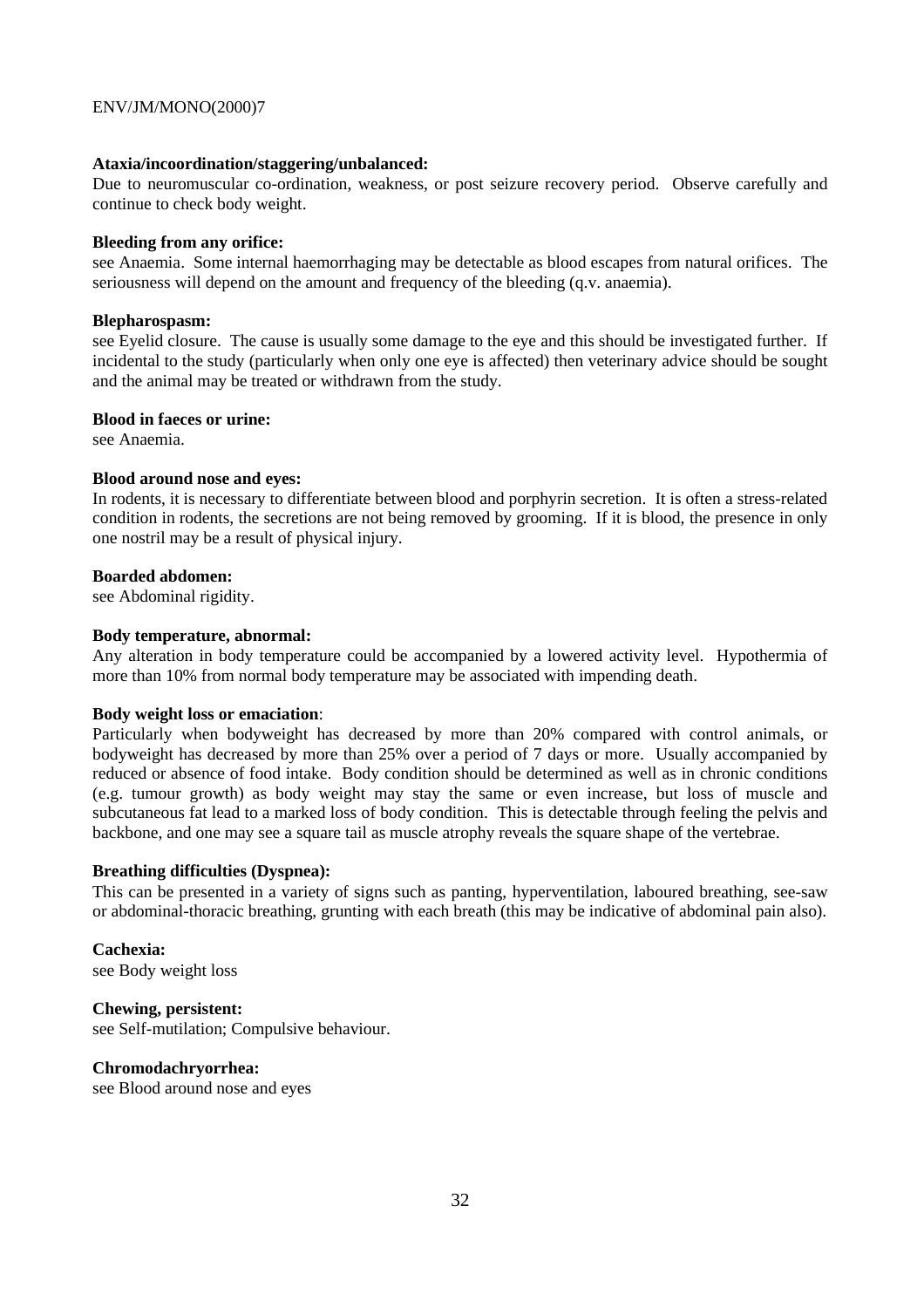### **Circling:**

see also Ataxia. Characterised by an animal going repeatedly round and around the cage making a track, may be accompanied by bodyweight loss. May indicate damage to the brain or to the inner ear. May be caused by a concurrent infection, but could also be caused by test substances.

## **Comatose:**

see also Recumbency. The animal may be unarousable due to extreme lassitude, sedation etc., or toxic effects of the test substance.

#### **Compulsive behaviour:**

Such behaviours may be gnawing, biting at the substrate or even parts of their own body (e.g. feet).

#### **Constipation:**

May be indicated by lack of faeces in the cage, but must differentiate from decreased faeces due to anorexia. If prolonged the animal will become lethargic and die.

#### **Convulsions:**

see Seizures

## **Corneal ulceration:**

May be accompanied by blepharospasm, watery eyes, and ocular and nasal discharge. The early stages can be particularly painful, and may be incidental to the study, such as drug-induced decreased tear production, or caused by the test substance. Seek veterinary advice, and if recovery is sought, treat under veterinary supervision.

#### **Coughing/Sneezing:**

If persistent, may be an intercurrent infection and veterinary advice should be sought.

#### **Cyanosis:**

Blue or dark red extremities, such as pinna, feet, mucous membranes of eye and mouth.

#### **Dehydration:**

Can be assessed by lifting and twisting the skin and observing how quickly it returns to its normal 'flat' position. Usually occurs as result of reduced water intake or inadequate water intake in the case of intestinal (diarrhoea), kidney or endocrine disease (polyuria).

#### **Diarrhoea:**

Diarrhoea can present in a variety of forms from frank watery or bloody faeces (dysentery) to soft stools. Increased frequency of defecation can indicate greater severity. Humane criteria listed for bodyweight and other diagnoses, should be considered.

#### **Discharge, abnormal:**

Animals normally keep themselves very clean. Discharge may be from any external orifice. Veterinary advice should be sought to differentiate between infectious etiologies and effects of test substances.

## **Dyspnoea (difficult breathing):**

see Breathing difficulties. Can be a cause of severe distress.

#### **Epistaxis (nasal bleeding):**

see Anaemia.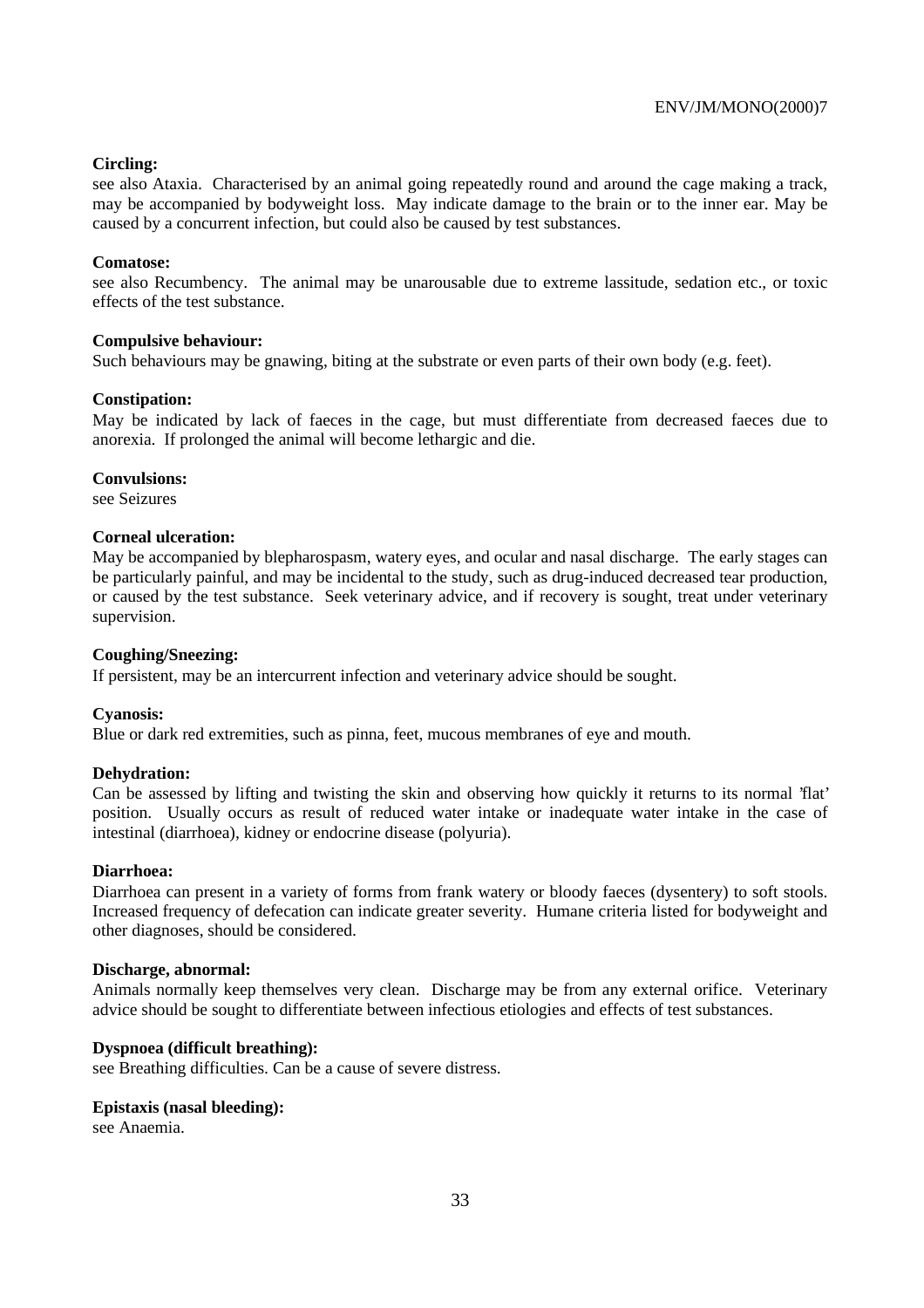## **Excitable:**

see Seizures. An animal may be difficult to restrain or catch, it may throw itself around a cage in a type of fit, causing injuries. May be due to excessive fear or to neuronal change altering the animal's behaviour.

#### **Eyelid closure:**

see Blepharospasm; Corneal ulceration. Eyelids may be fully or partially closed.

## **Eyes fixed/sunken:**

Usually observed in presence of severe bodyweight loss and dehydration. Indicates an animal is close to death, and should be humanely killed. This may also be a transient effect of drug treatment, and not an indication of pain or suffering.

## **Fractured bone:**

May be indicated by swollen limb or lameness.

## **Gasping:**

see Dyspnoea

## **Grooming - failure to do so:**

In rodents, this may lead to porphyrin accumulations near the eyes and nose, and there may be soiling in the anogenital region. The animal is definitely ill, and may be in severe pain and discomfort. In dermal studies, the animal is not necessarily ill if lack of grooming is due to the taste of the substance under test.

## **Hunched/stiff posture:**

see Boarded abdomen. Often seen in sick animals and may be due to abdominal discomfort or only be a general sign of illness.

## **Hyper-reflexia:**

see Excitable. An exaggerated response to a stimulus such as noise or touch.

#### **Immobile/Inactive:**

This includes inactivity, lassitude, listlessness, and/or reluctance to move. Animal is ill, may be close to death if accompanied by body weight loss, dehydration, sunken or fixed eyes. The red light response test**<sup>1</sup>** should be performed.

#### **Jaundice (icterus):**

Typically observed by the presence of yellowish-coloured ears, feet and membranes. Serum clinical chemistry (bilirubin) can assist in determining the cause, such as haemolysis (pre-hepatic icterus, liver damage (hepatic icterus), bile tract blockage (post-hepatic icterus), or infection. May also be accompanied by inactivity when painful condition exists.

#### **Joints swollen:**

<u>.</u>

Painful condition may be indicated when accompanied by a strong withdrawal and vocalisation response, an inability to move around freely, relative inactivity compared to controls, or if animal (rodent) remains inactive during the red light response behaviour test**<sup>1</sup> .**

**<sup>1</sup>** The red light response test is carried out by turning out the normal white lights and observing the animal in the dark or under a red light when it will carry out its nocturnal patterns of behaviour. This is normally characterised by an increase in activities such as investigation, climbing and play within 5 min.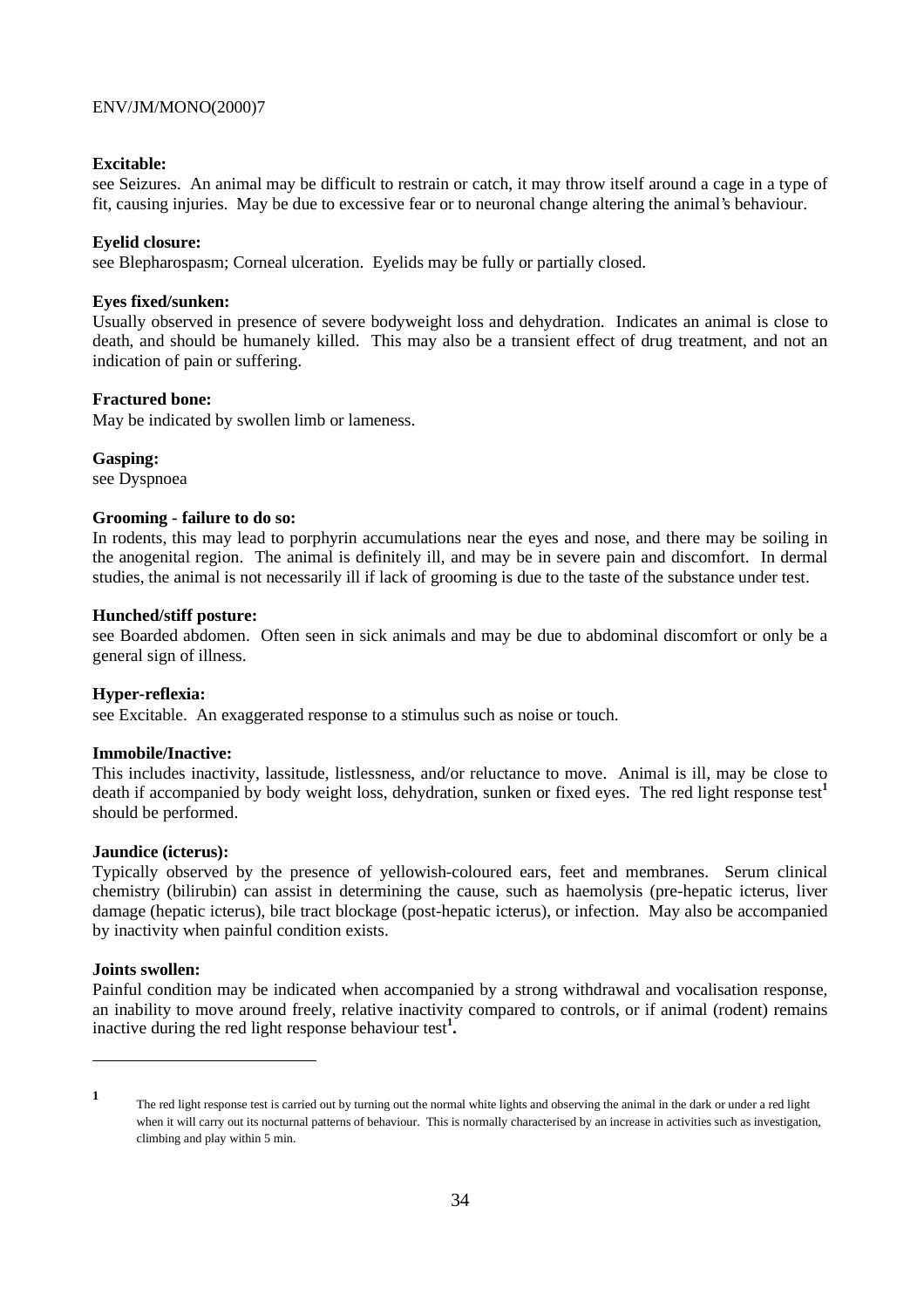## **Kyphosis:**

Characterised by fixed backward curvature of the spine. This may be due to spasm of the flexor muscle of the vertebral column, and if so would be painful, and the animal should be humanely killed. If intermittent it may be a form of seizure (see Seizures).

#### **Lateral position:**

See Recumbency

#### **Limping/Lameness:**

Unable to fully bear weight on that limb due to pain in the foot, leg or one of the joints. Fractures should be considered as a possible cause.

#### **Locomotory behaviour:**

May be reduced (see Immobile) or abnormal in some way.

#### **Lordosis:**

Fixed forward curvature of the spine. This may be due to spasm of the extensor muscle of the vertebral column and if so would be painful and the animal should be humanely killed. If intermittent then it may be a form of seizure (see Seizures).

#### **Loss of condition, body muscle:**

see Body weight loss.

## **Mammary gland abnormalities:**

A painful condition may be present if one or more mammary glands is swollen, discoloured, discharging pus or blood, or the animal is extremely sensitive to touching of the gland (vocalisation, withdrawal, and overreaction).

#### **Moribund:**

A diagnosis and decision point based on several other items of information, at which time the animal is deemed to be dying with quality life already significantly impaired, and humane killing becomes unavoidable at this point. A moribund animal will often appear comatose.

#### **Motor excitation:**

see Hyper-reflexia. An exaggerated movement or limb response to a touch.

#### **Not eating/drinking:**

see Bodyweight loss.

#### **Oedema:**

Characterised by swelling in areas such as extremities, such as below the mandible. May be indicative of insufficient heart function or low protein levels in the blood. There are numerous causes of oedema, many of which are not a cause for humane killing.

## **Pale mucous membranes***:*

see also Anaemia; Cyanosis; Dysponea. May be indicative of anaemia or circulatory insufficiency (e.g. cardiac or pulmonary insufficiency, or shock).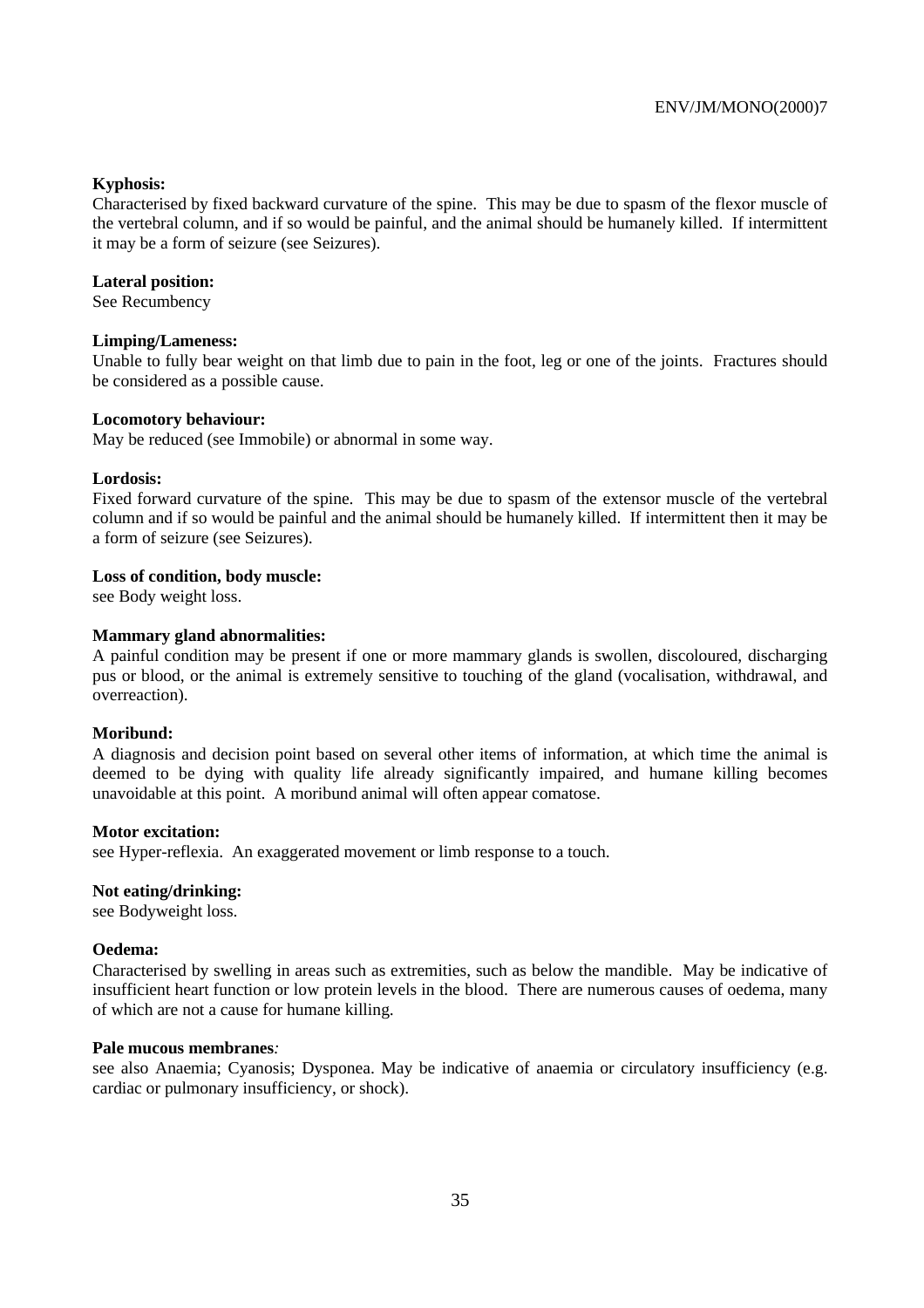If accompanied by laboured or accelerated breathing, may be indicative of a severe or irreversible condition. A haematocrit can be conducted to quantify the severity of suspected anaemia.

#### **Paralysis:**

May occur because of action of substance on the CNS or spinal cord. Any animal dragging its limbs for any significant period of time should be humanely killed.

#### **Paresis:**

May occur because of action of substance on the CNS or spinal cord, or musculature or neuromuscular junction. Any animal showing obvious or irreversible muscle weakness that may affect its ability to eat, drink, or breathe should be humanely killed.

## **Piloerection:**

The hairs of on animal's fur look harsh or starey as they are partially erect. This can be a sign of not grooming and general ill health.

## **Pinna reflex:**

see Reflexes. Pinch the ear flap and normally an animal will shake its head. Absence of the reflex may be a sign of distress.

#### **Prostrate:**

see Recumbency. Usually an animal which has lost its righting reflex and has been in that condition for a few hours. May be a symptom of moribund condition.

#### **Pruritis:**

see Self-mutilation. Animal may scratch or bite at itself which may lead to superficial injury which can progress to deeper lesions and infection.

#### **Pupillary constriction/dilation:**

A light responsiveness test should be carried out to determine if the condition is fixed or if there is a pupillary response. Dilatation of the pupil together with inactivity may indicate an animal is close to death especially with a sluggish pupil response time. Dilation or constriction may also be a substance effect.

#### **Rales, pulmonary:**

see Dyspnoea. Detected by stethoscope. Rales may indicate pulmonary secretions as a result of intercurrent infection (pneumonia) or the test substance. Substances inducing bronchial and bronchiolar secretions may predispose the animal to infection.

#### **Rectal prolapse:**

see Tenesmus; Diarrhoea. Part of the rectum protrudes from the anal sphincter. The animal will have to be humanely killed as the prolapse may become infected or the animal may self-mutilate.

#### **Recumbency, prolonged:**

see Prostrate. May be lateral (on its side) or abdominal, and if the animal has lost its righting reflex that is more serious. It may be temporary or prolonged though, if for more than a few hours it is likely that the animal is close to death if it is not in any form of seizure.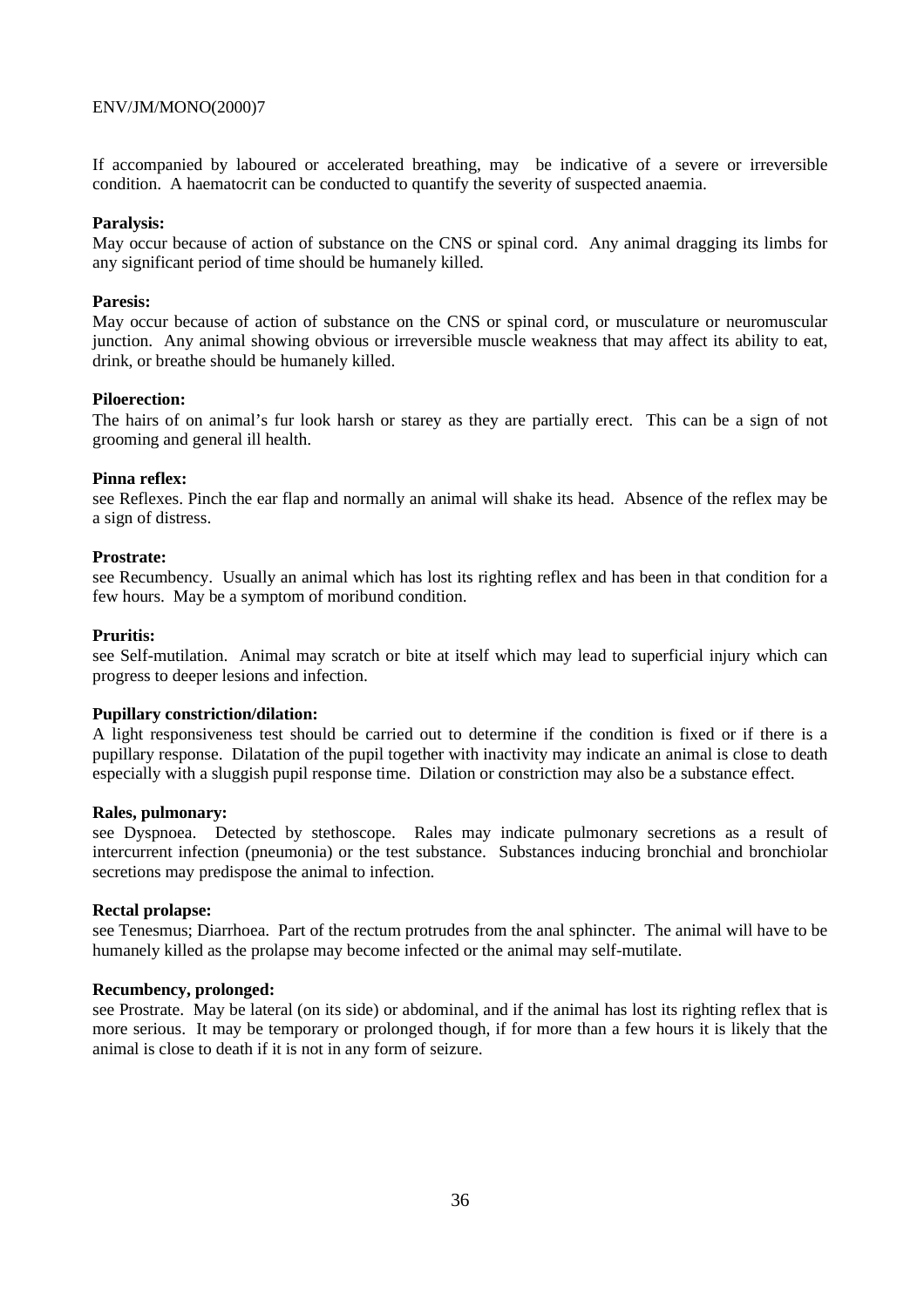#### **Red eye(s)/nose:**

see also Grooming. Refers to redness around the eyes or around the nose. Indicative of the animal failing to groom. The animal may also have a soiled anogenital region.

#### **Reflexes:**

Sluggish, slow, or abnormal responses or loss of reflexes such as corneal, pupillary, pedal, righting (ability to correct to normal posture when gently pushed or overbalanced) or responses to noise, may be due to unconsciousness or extreme lassitude.

#### **Retention of faeces:**

see Constipation.

#### **Righting reflex:**

see Reflexes.

#### **Salivation, excessive or abnormal:**

Indicative of a failure to swallow or hyper-salivation in response to the test substance. If unable to swallow a clinical examination is required to determine the aetiology as it may well affect the animal's ability to eat (see Body weight).

#### **Seizures:**

The animal may lie on its side and tremor, the muscles may be rigid or flaccid, it may last only for a few seconds or may be longer, it may be brought on by interaction with the observer. If the seizure lasts for more than one minute and is repeated for more than 5 times a day without being induced, then the animal should be humanely killed especially if due to the substance being tested. If seizures are induced and further time for study is needed then animals should be moved to a quiet area and handled minimally. Seizures in animals with broken limbs, or where a previous seizure has resulted in injury, are a cause for humane killing, irrespective of frequency.

#### **Self-mutilation:**

see Pruritis. Licking, scratching or gnawing at an area, which if persistent, may result in ulcerative dermatitis. Depending on the extent of the self-mutilation, or if whole phalanges have been removed from the digits, consider humane killing or other appropriate action.

#### **Skin bruising/colour/crepitus:**

May be due to a subcutaneous bleed, or air under the skin (if over the thorax consider lung puncture and humane killing). If due to gas forming organisms treatment is generally not an option, and the animal should be humanely killed.

**Spasm:** see Seizures.

#### **Staggering:**

see ataxia.

#### **Sunken flanks:**

see Bodyweight; Dehydration. The abdominal walls of an animal may be suddenly drawn in (writhing) and can indicate abdominal pain (as in a colicky pain), or it may also be through emaciation.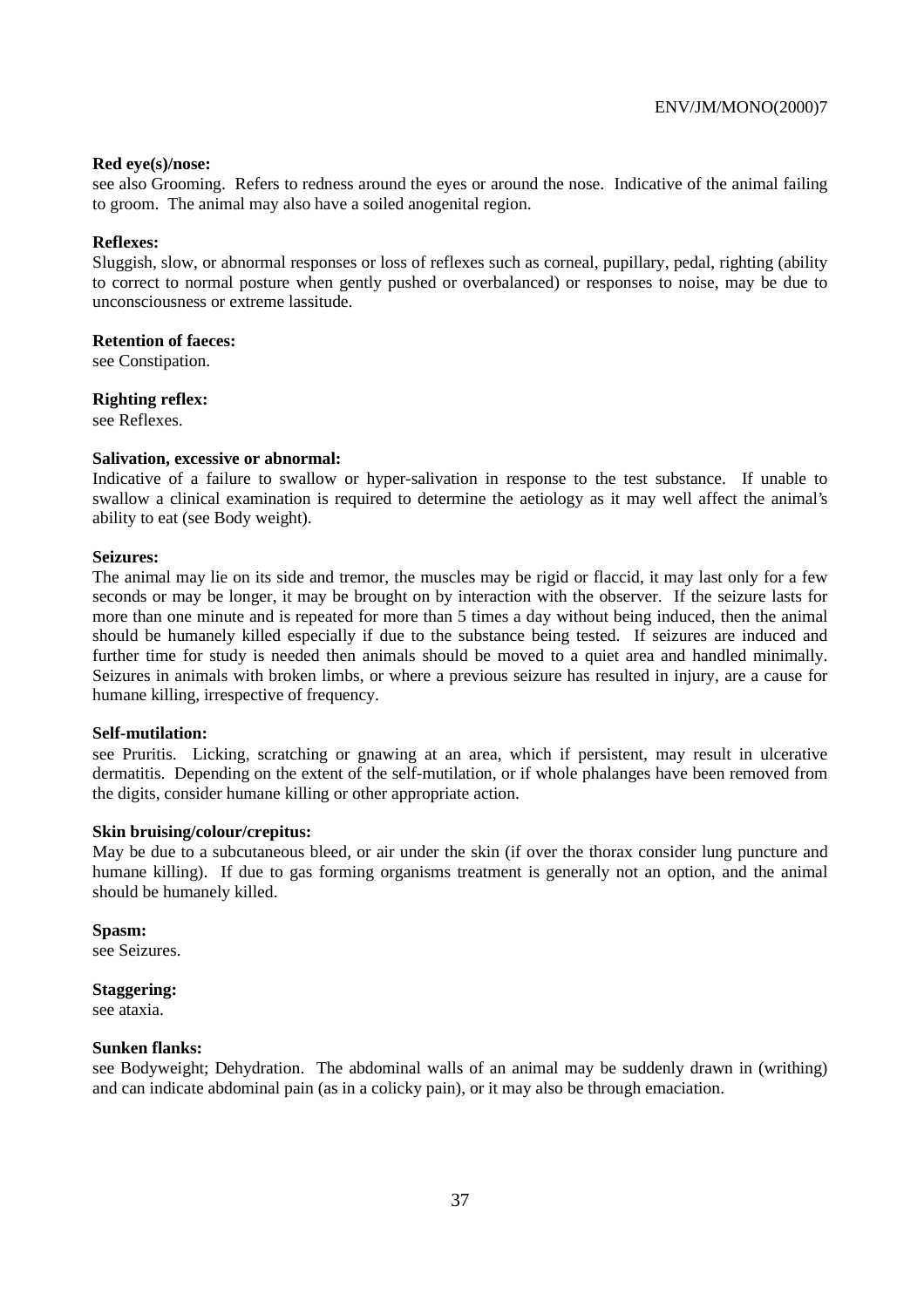### **Suppuration:**

Indicative of infection. See Discharge, although suppuration may come from sources other than natural orifices.

#### **Swellings:**

see Joint swelling. Note the position and extent. May indicate oedema (q.v.), hernias of the inguinal or femoral rings, abscess, growth of some sort, bruising, pregnancy, etc.

#### **Tenesmus:**

Constant straining to pass faeces. Usually associated with diarrhoea (q.v.) and rectal prolapse.

## **Tetany:**

see Seizures.

## **Tremor:**

see also Seizures; Convulsions. The animal may show muscular twitching or rapid skin movements.

## **Urine retention:**

see Anuria. Palpate hardened and distended bladder through the abdominal wall. Is often painful. Can be confused with renal failure.

## **Vaginal prolapse:**

Part of the vagina protrudes from the vulva. The animal will have to be humanely killed as the prolapse may become infected or the animal may self-mutilate.

## **Vocalisation:**

May be unprovoked, result from handling, or associated with an animal being fearful of being touched. If abnormal or persistent, may be indicative of a painful or distressful condition.

## **Vomiting:**

Rare in rodents as they lack the physiological reflex and/or are anatomically unable to do so because of the arrangement of the diaphragmatic musculature. In other animals check on frequency and volume lost (see Body weight, and check for fluid loss; see Dehydration). If allowed to persist, animal will die through dehydration and electrolyte imbalance.